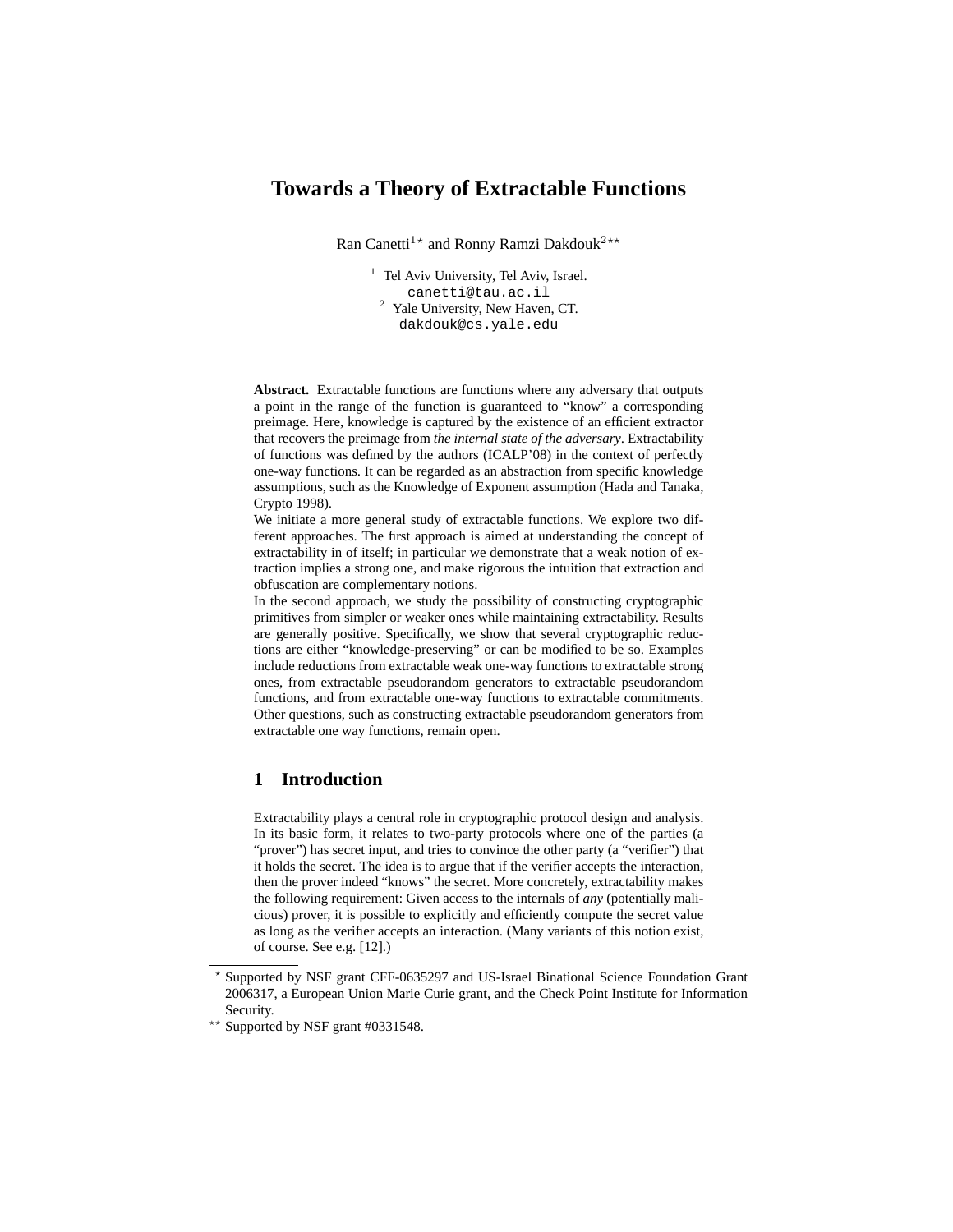The notion of **extractable functions** extends the concept of extractability to the more basic setting of computing a function. Here the task of "convincing a verifier" is replaced by "outputting a value in the range of the function". More specifically, any machine that generates a point in the range "knows" a corresponding preimage in the sense that a preimage is efficiently recoverable given the internal state of the machine.

Extractable functions were coined in [8] for the specific goal of defining extractable perfectly one-way (EPOW) functions.<sup>3</sup> These functions were demonstrated to have some interesting applications, such as new ways to realize Random Oracles and new three-round Zero-Knowledge arguments based on weaker assumptions than previously known. Furthermore, it was demonstrated that extractable functions can be viewed as an abstraction from specific knowledge assumptions, such as the Knowledge of Exponent (KE) assumption [16, 3] or the Proof of Knowledge (POK) assumption [20], in much the same way as the notion of one-way function is an abstraction of the Discrete Log (DL) assumption.

This work attempts to initiate a more general study of extractable functions. Specifically, we address two goals: First, we try to understand exactly what extraction means and how different notions of extraction (and lack of it) are related. Second, we study the possibility of constructing complex primitives from simpler ones while preserving extractability. We note that the latter approach may help in basing cryptographic protocols that use or require specific knowledge assumptions, on a general computational notion, which in turn may be concretely realized by alternative assumptions.

Before discussing this work in more detail, we provide a high level overview of the two versions of knowledge extraction defined in [8]: interactive and noninteractive extraction.

*Noninteractive extraction.* Noninteractive extraction is an abstraction of specific knowledge assumptions as mentioned in the previous paragraph. Informally, there is a family of functions and the adversary gets a description of a specific function from the family, and tries to output a point in the range of this function. This function family is considered noninteractively extractable if whenever the adversary generates a point in the range, it knows a corresponding preimage. In other words, for every such adversary there is a corresponding extractor that computes a preimage from the private input of the adversary. One extreme example of extractable functions is the identity function where the output itself reveals the input. Obviously, such functions are of lesser interest to cryptographic applications than functions with computational hardness properties. On another extreme, if the function is a one-way permutation, then it is easy to output a valid image without knowing a preimage; specifically, output a random string in the range. In this work, we concentrate on functions that enjoy both properties, namely, extractability and computational hardness.

Unlike proofs of knowledge [15, 2], this notion of extraction does not *require* efficient verification. In other words, the range of the function is not necessarily efficiently verifiable. Therefore, it may not be possible to decide if the adversary generates a point in the range (and consequently, knows a preimage). However, this notion guarantees the implication: If the adversary generates an image, it knows a preimage. We mention that the construction in [8] has a range that is efficiently verifiable in the presence of some auxiliary information (about the function itself).

 $3$  Informally, a probabilistic function is perfectly one-way if it hides all partial information about the input [7].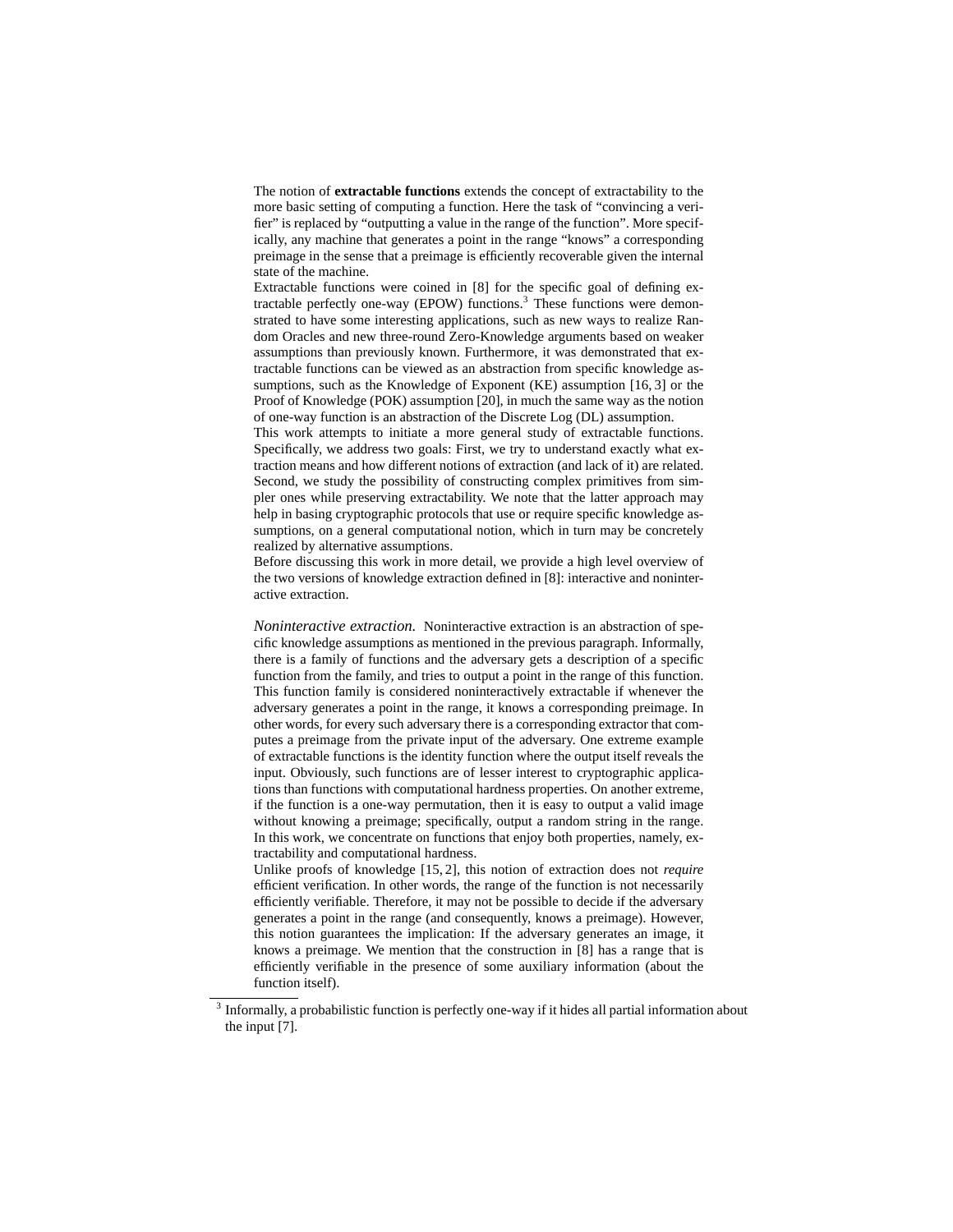Extraction can be studied with or without auxiliary information. We would like to consider extraction in the presence of auxiliary information as this is a more useful and meaningful notion. Auxiliary information can be either dependent or independent [14] (here, the dependence is on the specific function under study). We remark that dependent auxiliary information is inseparable from independent auxiliary information when extraction is required for a single function,  $f$ . This is so because it is not possible to prevent an adversary with access to auxiliary information from receiving dependent auxiliary information, e.g.,  $f(x)$ . Moreover, the notion of a single extractable function with auxiliary information is not realizable for one-way functions. Specifically, by the one-wayness assumption, there is no extractor for the adversary that receives  $f(x)$ , for a uniform x, and simply outputs it. Consequently, we relax the requirement to extraction for a family of functions, i.e., a function is chosen uniformly from the family. Indeed, the KE assumption is already formulated in terms of function families.

In this work, we focus on extraction with independent auxiliary information only. Formulating and realizing extraction with dependent auxiliary information is tricky. For instance, it is possible that  $f(x)$  is hidden in the input in some clever way such that it is easy to recover  $f(x)$  but not x. For example, the input of the adversary may look like  $(r_1, u_1), \ldots, (r_n, u_n)$ , where the *i*th bit of  $f(x)$  is  $\langle r_i, u_i \rangle$ . [8] addresses this issue by restricting the dependency of auxiliary information so that only a sequence of images under  $f$  can be part of dependent auxiliary information. Moreover, Zheng and Seberry [25] follow the same approach under the notion of "sole-samplability".

*Interactive extraction.* This notion is geared towards probabilistic functions, and can work for single functions as well as families. In interactive extraction, the adversary engages in a 3-round game with a challenger. The objective of the game is to show that the adversary is capable of computing a function,  $f$ , on some point,  $x$ , that he chooses, but using random coins for  $f$  that the challenger chooses. In other words, the goal is to show that the adversary is capable of computing a "large" fraction of the possible images of x under f (recall f is probabilistic). In more detail, the adversary, A, sends, in the first round, a point,  $y_0 = f(x, r_0)$ , where x and  $r_0$  are chosen by A. The challenger responds with random coins,  $r_1$ , in the second round and A has to send back  $y_1 = f(x, r_1)$ . In this setting, consistency means that  $y_0$  and  $y_1$  have a common preimage x. Interactive extraction means if the adversary is able to answer consistently, then it knows a common preimage. As in the noninteractive case, this form of knowledge is captured computationally by the existence of an extractor that recovers a preimage from the private input of the adversary. We emphasize that no verification of consistency is assumed to occur. The knowledge requirement states that *if the adversary is consistent*, it must know a preimage.

Unlike noninteractive extraction, interactive extraction is required to work for any function. In other words, the function is fixed once and for all, and any auxiliary information is allowed to depend on this function. Intuitively, this is realizable because the challenge in the second round forces the adversary to compute an image "online".

In interactive extraction, we focus mainly on *probabilistic* functions because for deterministic functions, this notion is equivalent to noninteractive extraction. (To use the 3-round game of interactive extraction on a deterministic function,  $f$ , view f as a probabilistic function that simply ignores the random coins, i.e.  $f(x, r) =$  $f(x)$  for any x and r.)

It is worth mentioning that noninteractive extraction can be viewed as a two-round interactive extraction analogous to the three-round extraction discussed above.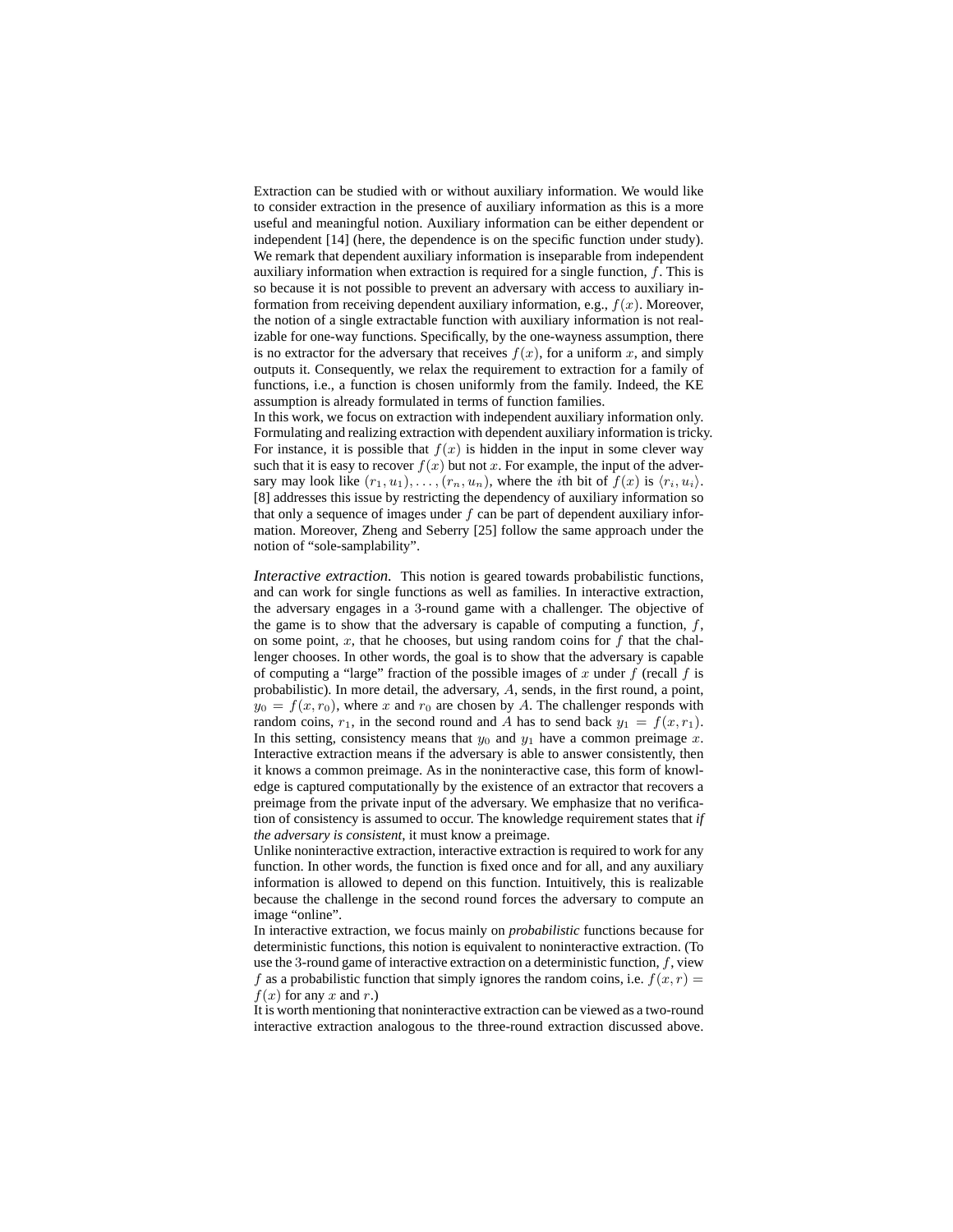Specifically, in the first round the challenger sends a random function from the family and the adversary responds with a point in the range of this function. That is, there is a fixed function,  $g$ , the challenger sends a random  $r$ , and the adversary responds with  $g(x, r) = f_r(x)$ .

#### **1.1 Our work**

We approach extractable functions from two different angles.

First, we attempt to address the question: What makes a function extractable? Moreover, if a function is extractable with noticeable success, does this mean that it is extractable in a strong sense? Towards answering these questions, we show that every function satisfies either a "mild" form of obfuscation [1] or a "mild" form of extraction. In other words, lack of extractability can be viewed as inability to "reverse engineering" or obfuscatability. This is indeed what one might naïvely expect - a function is either extractable or obfuscatable, and we show that this naïve thinking is correct to some extent. We then address the second question posed at the beginning of this paragraph. We find out that for a large class of functions, notably, POW functions with auxiliary information, the answer to this question is positive.

Second, we try to construct complex extractable primitives from simpler ones. In general, extractable functions exist, e.g., the identity function. However, extractable functions are more useful in cryptographic applications if they satisfy certain hardness assumptions. Thus, in the second line of work, we address the question: Is it possible to build primitives with complex hardness properties from weaker hardness assumptions while maintaining extractable properties? For instance, suppose we have an extractable weak one-way function, can we build an extractable strong one-way function? Results indicate that answers to such questions are mostly positive.

**On the first line of work.** We discuss interactive extraction before noninteractive extraction.

*On interactive extraction versus obfuscation.* This line of work starts with an observation that extraction and obfuscation complement each other in a natural way. In other words, if a function is not extractable, then this lack of extractability is some form of obfuscation. Specifically, we call a function weakly (and interactively) extractable if for any adversary that is consistent in the interactive game with noticeable probability, there is a corresponding extractor that recovers a preimage with noticeable success. Moreover, the obfuscation mentioned previously relates to inability to "reverse engineer" an obfuscated program that produces images under the function. In other words, there is an obfuscated code that receives r as input and computes  $f(x, r)$  for some x "hidden" in the obfuscated code. In more detail, we call  $f$  weakly obfuscatable if the following holds. There is an obfuscator that produces a program capable of correctly computing the function  $f_x(r) = f(x, r)$  with noticeable probability, where x is chosen according to some well-spread distribution and then "hidden" in the program. Also, the program is considered obfuscated in the sense that it is hard to recover  $x$ from the obfuscated program, when  $x$  is drawn from the well-spread distribution mentioned above. The corresponding theorem can be stated in words as:

*Theorem 1: Every family of probabilistic functions is either weakly extractable or weakly obfuscatable.*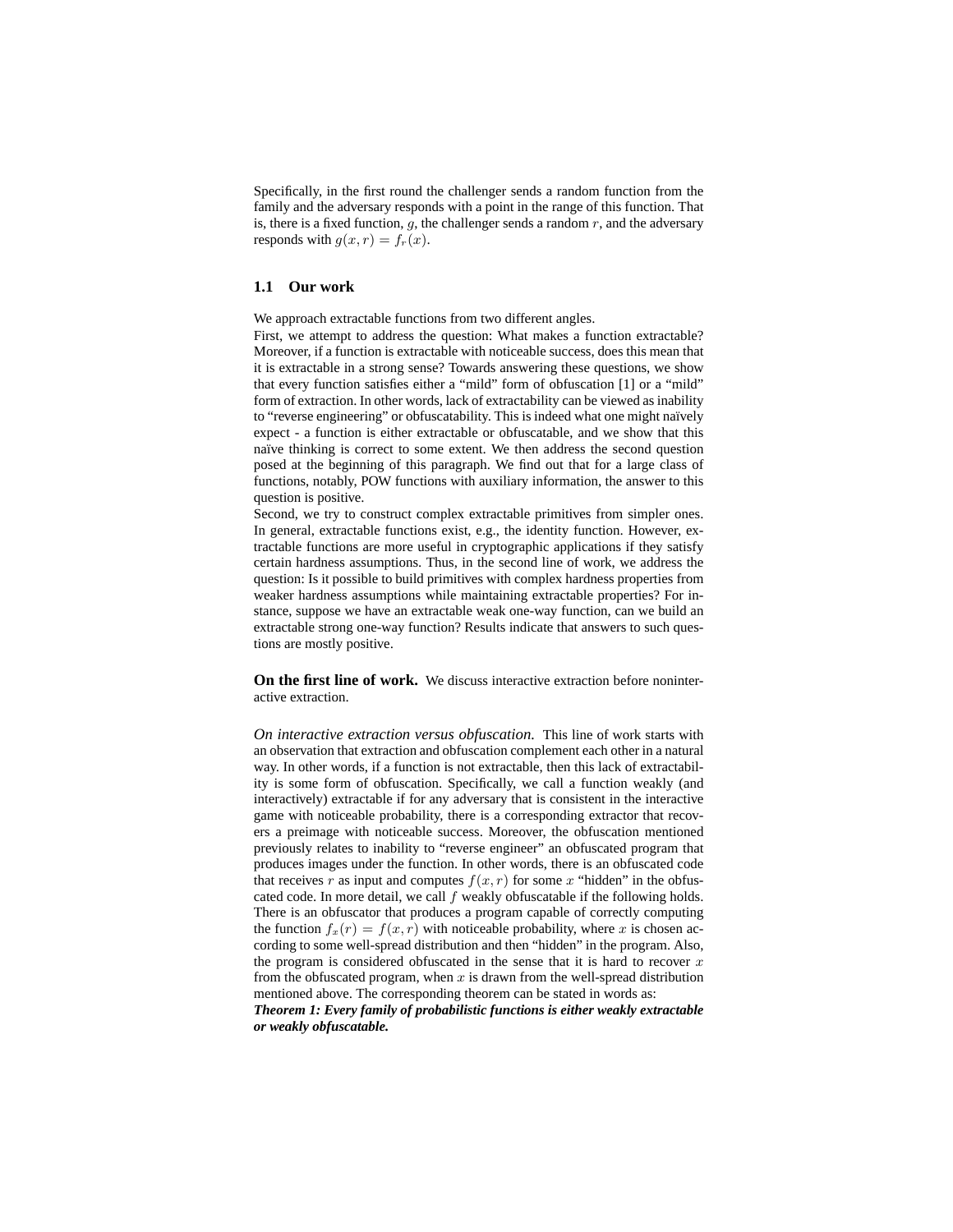We emphasize that Theorem 1 is a general observation on any family of functions and does not assume anything about the family, not even that it is efficiently computable. Informally, this theorem can be argued for as follows. Suppose a function,  $f$ , is not weakly extractable. Then, there is an adversary  $A$  that answers consistently in the 3-round game of interactive extraction, and yet there is no extractor that recovers a preimage  $x$ . We use  $A$  to construct an obfuscation for the function  $f_x$ . The obfuscation simply contains the description of A and a corresponding private input that causes A to answer consistently. To compute  $f_x(r)$ , simulate  $A$ , send  $r$  in the second round of the extraction game, and output the response of A. Functionality of this obfuscation follows from consistency of  $A$ while the hiding property follows directly from the assumption that no extractor is able to recover x. We point out that finding an obfuscation of  $f_x$  may not be efficient, however, the obfuscation itself is efficient because  $A$  is.

*Amplifying knowledge extraction.* Theorem 1 is not entirely satisfactory because extraction is guaranteed to occur only noticeably often. So, we address the issue of amplifying extraction. We show how to do so under a necessary (for the class of injective functions) and sufficient assumption on the function. Specifically, we assume what we call "weak verification". Weak verification is a notion introduced to show that some form of verification is necessary and sufficient for knowledge amplification. Moreover, it is implied by common verification notions such as public verification for probabilistic functions [7]. Informally, weak verification means for any adversary  $A$  that outputs images in the range of  $f$ , there is a corresponding verifier,  $V$ , which given some  $x$  and the private input of  $A$ , decides whether the output of A is a valid image of x under f. In other words, V has to decide whether there exists an r such that  $f(x, r) = A(z, r_A)$ , where  $z$  and  $r_A$  are the auxiliary information and random coins for A. Moreover,  $V$  is allowed to fail with some arbitrary small, yet noticeable probability. We use the term "extraction (respectively, verification) with vanishing but noticeable error" to mean that for every polynomial,  $p$ , there is an extractor (respectively, verifier) that fails no more than  $\frac{1}{p}$  fraction of the time. The corresponding theorem can be stated in words as follows.

### *Theorem 2: Every weakly-verifiable family of probabilistic functions is either weakly obfuscatable or extractable with vanishing but noticeable error. Moreover, if an injective family of functions is extractable with vanishing but noticeable error, then it is weakly verifiable.*

At a very high level, the proof of Theorem 2 uses a variant of Impagliazzo's hard-core lemma [19] to amplify weak extraction to extraction with vanishing but noticeable error. Informally, we use the lemma to construct a family, U, of machines that take the input of  $A$  and attempt to extract a preimage,  $x$ , from it. This family has the property that when all its members fail, no machine can succeed *noticeably*. We then construct a family of distributions on the input of A, one distribution for each input length  $n$ , such that any member of  $U$  succeeds only negligibly often (as  $n$  increases). Consequently, if  $U$  is not a family of extractors with vanishing but noticeable error, then the distributions just mentioned have a noticeable weight in proportion to the original one. Using Theorem 1 on A and the new distributions imply the existence of an extractor with noticeable success. However, this contradicts the amplification lemma.

*Interactively-extractable POW functions.* An important corollary to Theorem 2 is that every POW function with auxiliary information is interactively extractable (see Corollary 2 for a more formal presentation). This supersedes the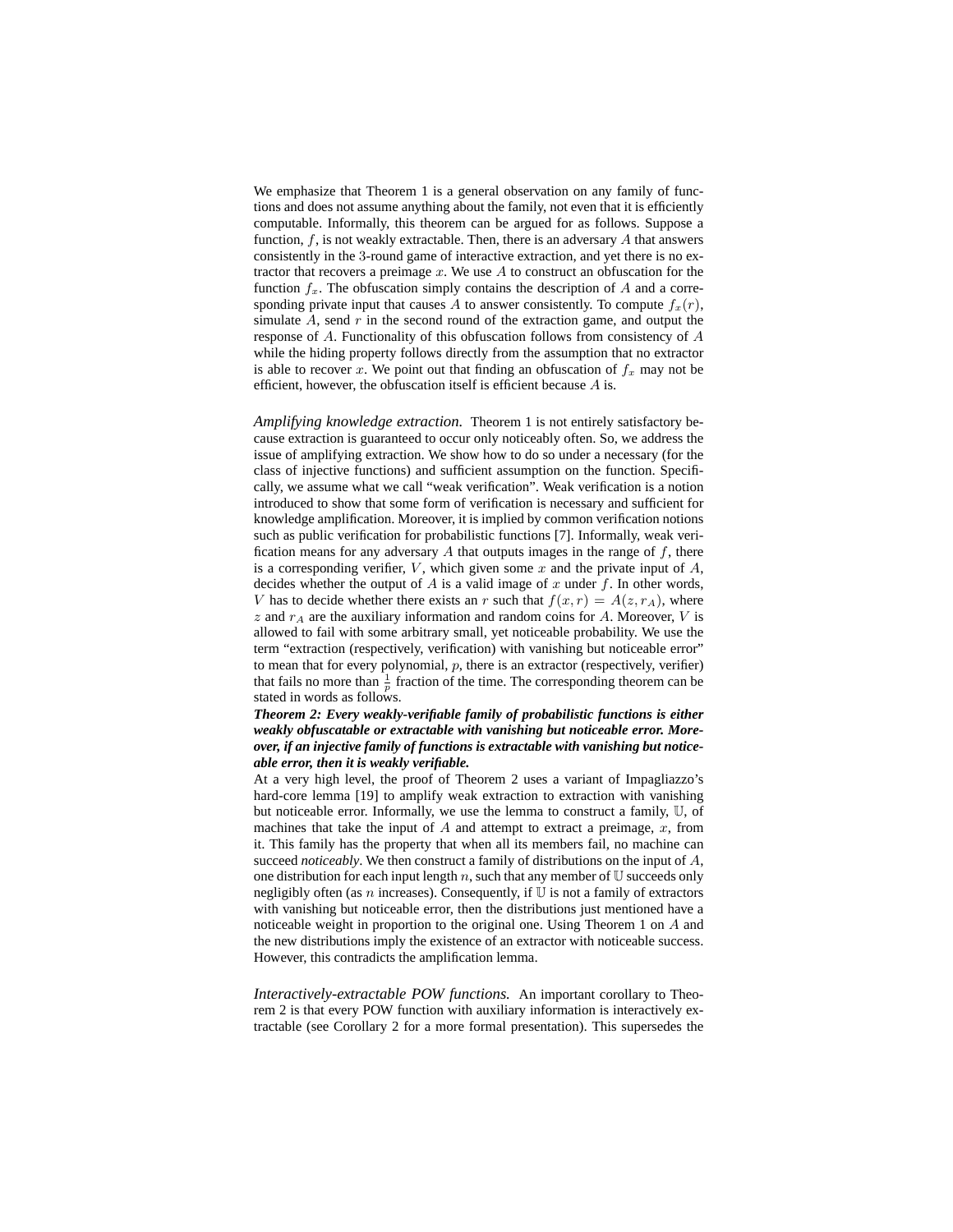corresponding transformation of [8] from POW with auxiliary information to extractable POW function. Moreover, the current result is more efficient in that the challenger needs to send a single challenge instead of  $n$ .

*Towards negligible error.* We can obtain negligible failure probability if we relax the notion of extraction so that it applies only to "reliably-consistent adversaries". Intuitively, an adversary is reliably consistent if its consistency is noticeable. In other words, disregarding input on which the adversary is consistent only negligibly often, there is a fixed polynomial, p, such that  $\frac{1}{p}$  is a lower bound on the probability of consistency (here, the probability is taken over the random challenge). The corresponding theorem can be stated as follows:

*Theorem 3: Every weakly-verifiable family of probabilistic functions is either weakly obfuscatable or extractable with negligible error for adversaries that are reliably consistent.*

#### *Moreover, if an efficiently computable and verifiable family of functions is extractable with negligible error, then every corresponding adversary is reliably consistent.*

The proof this theorem is very similar to the previous one but it uses a stronger amplification lemma in the uniform model. Informally, the lemma states that there is a family of polynomial-time machine, U, such that no machine can succeed in inverting a function where all members of U fail. (Contrast this lemma with the previous one, where the guarantee is that no machine can succeed *noticeably* where U fails.)

*On noninteractive extraction versus obfuscation.* Results similar to those for interactive extraction hold in this case. However, they are weaker in the sense that functions seem to be more likely to satisfy a weaker notion of obfuscation. Informally, the obfuscated program receives a function description,  $k$ , as input and outputs  $f_k(x)$  for some x hidden in the program that may depend on k. Moreover, it is hard to recover  $x$  from the obfuscated code. The results and proofs are similar. Two issues are worth highlighting. First, following the discussion at the beginning of this introduction, the function is not fixed in advance. Rather, it is sampled from a well-spread distribution and given to the adversary. Second, a corollary to these results states that injective functions that are extractable with vanishing but noticeable error are extractable with negligible error.

#### **On the second line of research: Constructing extractable functions.**

Taking another approach towards a theory of extractable functions, we study knowledge-preserving reductions among cryptographic primitives. In other words, we address the question: given a noninteractively extractable cryptographic primitive, is it possible to construct another primitive while maintaining extraction? We attempt to answer this question by reviewing the literature on cryptographic reductions and investigating whether these reductions maintain extraction. Here, we focus solely on noninteractive extraction because deterministic one-way functions are not interactively extractable (Corollary 1). The results are positive: Most reductions maintain extractability or can be modified to do so. The following is a list of reductions that preserve extractability.

- 1. *Extractable weak one-way functions* =⇒ *extractable strong one-way functions.* (This is the standard reduction [24, 12].)
- 2. *Extractable pseudorandom generators* =⇒ *extractable pseudorandom functions*. This reduction uses the construction of [13]. We assume, in addition to the extractable pseudorandom generator,  $G_1$ , another pseudorandom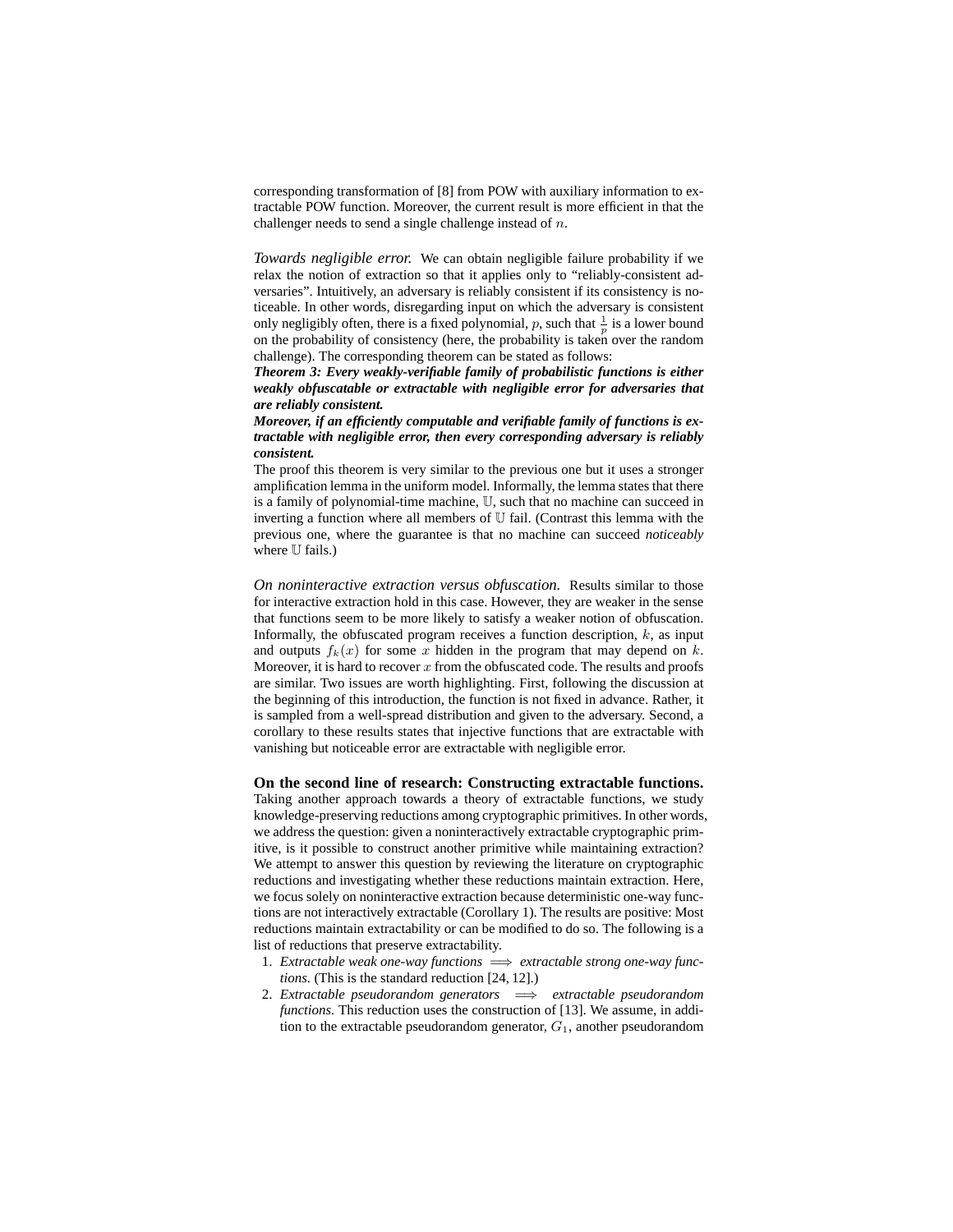generator,  $G_2$  that is not necessarily extractable but remains pseudorandom in the presence of  $G_1$ , i.e.,  $G_1(x)$ ,  $G_2(x)$  is pseudorandom when x is uniform.

- 3. *Extractable one-way functions*  $\implies$  *extractable*  $1 1$  *trapdoor functions.* This construction assumes, in addition, the existence of a  $1 - 1$  trapdoor function that remains one-way in the presence of the extractable function.
- 4. *Extractable one-way functions* =⇒ *extractable public-key encryption.* This reduction, assumes, in addition, a trapdoor permutation. Here, extractable public-key encryption is against passive adversaries and it means that it is hard to generate a ciphertext without knowledge of the plaintext and *without seeing another ciphertext*. On the other hand, extractability against active adversaries, that is adversaries that can see other ciphertext is known in the literature as plaintext-aware encryption [5, 18, 4, 11]. We mention that this notion requires extraction with dependent auxiliary information and is left for future work.
- 5. *Extractable one-way functions* ⇒ *extractable 2-round commitments*. Extractable commitments means if the sender commits correctly (i.e., the commitment can be opened) then it knows the message at the commit stage. This reduction uses either the construction of [6] or of [21]. We note that [23] independently constructs extractable 2-round commitments from plaintextaware encryption.

The main reduction missing from this list is from one-way functions to pseudorandom generators. Even though we give a reduction from the KE and DDH assumptions to extractable pseudorandom generators, constructing such generators from extractable one-way functions remains open. In this work, we take a step towards this goal by giving a reduction from a "strongly" extractable oneway function, where extraction is required to hold even when  $f(x)$  is represented unambiguously in a different way. Refer to Section 4 for a detailed presentation of all results regarding knowledge-preserving reductions.

*Organization.* We present the first approach in the context of interactive extraction in Section 3 (the corresponding results on noninteractive extraction can be found in the full version of the paper), and the second line of research in Section 4. Formal definitions of extractable functions appear in Section 2. Due to space limitation, formal proofs appear only in the full version of the paper.

### **2 Preliminaries**

We define here interactive and noninteractive extraction. Note that these definitions require negligible extraction error. In Section 3, we study weaker forms of extraction, where the extractor succeeds noticeably or fails with vanishing but noticeable probability.

**Definition 1 (Noninteractive extraction).** *A randomized family ensemble,*  $\mathbb{F}$  = {{Fk}k∈K<sup>n</sup> }n∈<sup>N</sup>*, is called noninteractively extractable if for any PPT* A*, any well-spread distribution,*  $K_n$ *, on the function description, any distribution,*  $\mathbb{Z}\mathbb{R}$  =  ${ZR_n}_{n\in\mathbb{N}}$ , on auxiliary information and the private input of A, there is polynomial*time machines,* K*, such that:*

$$
Pr[(z, r_A) \leftarrow ZR_n, k \leftarrow K_n, y = A(k, z, r_A), x = \mathcal{K}(k, z, r_A) :
$$
  

$$
\exists r, f_k(x, r) = y \text{ or } \forall x', r', y \neq f_k(x', r')] > 1 - \mu(n).
$$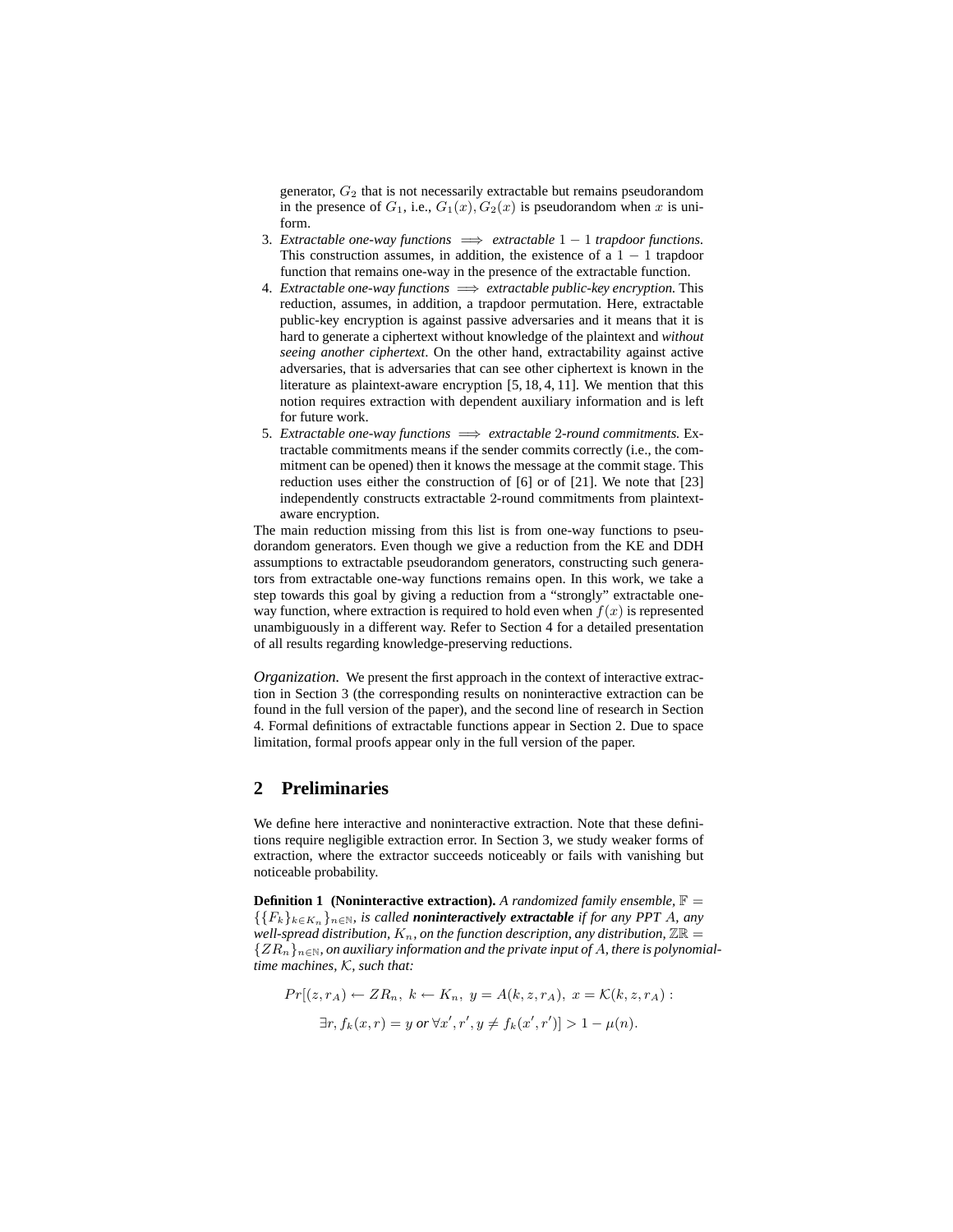**Definition 2 (Interactive Extraction).** *A randomized family ensemble,*  $\mathbb{F} = \{ \{F_k\}_{k \in K_n} \}_{n \in \mathbb{N}}$ , *is called interactively extractable if for any PPT A, any distribution,*  $\mathbb{Z}\mathbb{R}$  = {ZRn}n∈<sup>N</sup>*, on auxiliary information and the private input of* A*, there is polynomialtime machines,*  $K$ *, such that for any*  $k \in K_n$ *:* 

$$
Pr[(z, r_A) \leftarrow ZR_n, r_1 \leftarrow R_n, (y_0, s) = A(z, r_A), y_1 = A(s, r_1), x = \mathcal{K}(z, r_A):
$$
  

$$
\exists r_0, f_k(x, r_0) = y_0 \text{ or } (\forall x', (\forall r_0, y_0 \neq f_k(x', r_0)) \text{ or } y_1 \neq f_k(x', r_1))] > 1 - \mu(n).
$$

### **3 On Obfuscation versus Interactive Extraction**

We present the three theorems mentioned in the introduction concerning the connection between obfuscation and interactive extraction with different extraction rates. Recall, the first theorem says that every function is either weakly extractable or weakly obfuscatable. The second theorem builds on the first one to imply that every weakly verifiable function is either weakly obfuscatable or extractable with vanishing but noticeable error. The final theorem states that negligible-error extraction can be achieved if and only if certain conditions on the adversary are met. These conditions, termed "reliable consistency" in the introduction, are discussed and formalized in Section 3.2.

The statement that any function is either extractable or obfuscatable is to some degree intuitive. After all, these two notions are complementary in some way. For instance, suppose there is an obfuscated program that hides a license key inside it and is able to compute a new hash of the key. If we look at such a program from an extractability point of view, this means that there is a machine that simulates this program and computes the functionality mentioned above. Moreover, no extractor can recover the license key by the assumption that the obfuscated program hides it. Going in the reverse direction, it seems intuitive that the existence of an extractor for every adversary implies the absence of an obfuscation of such a functionality.

In the next theorem, we formalize and show that the intuition mentioned in the previous paragraph is sound. In more detail, statement 1 of this theorem (the obfuscation clause) states that there is a well-spread distribution,  $X$ , on the input (think of this as the license key of the previous example) and an obfuscator,  $G_n$ , that takes a license key, x, and produces an obfuscated program,  $g(x)$ . In turn,  $g(x)$  takes an input r and produces a new image of x using r as random coins for the function, i.e.,  $g(x)(r) = f(x, r)$ . Moreover,  $g(x)$  is required to be oneway in  $x$  but not required to succeed in computing this functionality more than noticeably often. In the theorem, we use the terminology  $g(x)(\perp)$  to refer to a fixed hash of  $x$  available in the clear in the obfuscated program. On the other hand, statement 2 (the extraction clause) says that any adversary, A, with any distribution on its input,  $z, r_A$  (z is auxiliary information and  $r_A$  is the random coins for A), that is consistent in the 3-round game discussed in the introduction, there is a corresponding extractor that recovers a preimage. In more detail, A is supposed to produce, with noticeable success, an image,  $y_0$  in the first round and then again  $y_1$  in the third round, such that there is a preimage common to both  $y_0$ and  $y_1$ . Moreover, the extractor is supposed to succeed only noticeably often.

**Theorem 1.** *Let*  $\mathbb{F} = \{f_n\}_{n \in \mathbb{N}}$  *be any randomized family of functions and*  $\mathbb{R} =$ {Rn}n∈<sup>N</sup> *be any distribution on the randomness domain of* F*. Then, exactly one of the following two statements should hold:*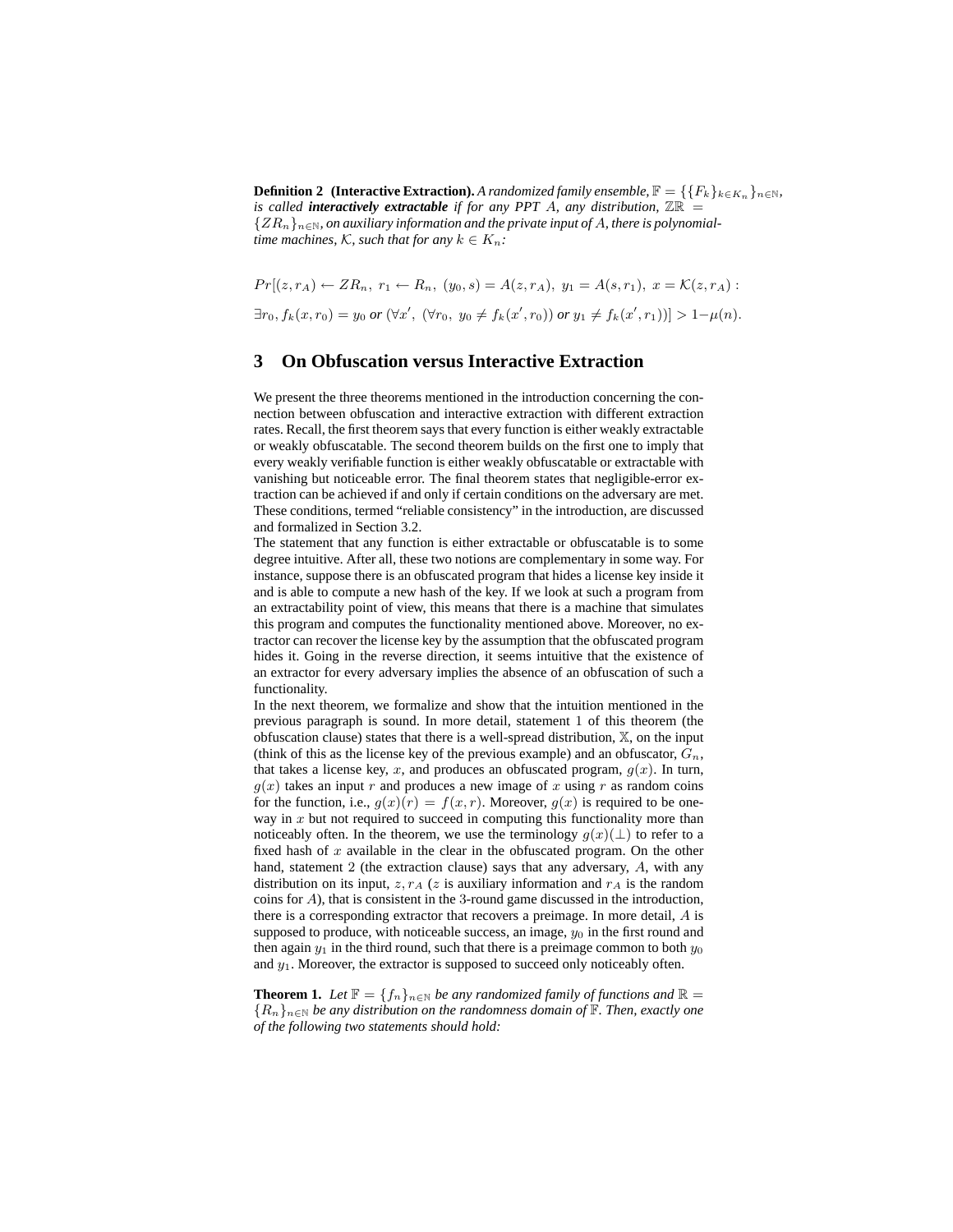*1. There is a well-spread distribution* X *on the input domain of* F*, a probabilistic function,*  $\mathbb{G} = \{G_n\}$  *such that for any nonuniform polynomial-time machine,* A*: (Obfuscation)*

$$
Pr[x \leftarrow X_n, g(x) \leftarrow G_n(x), x' = A(g(x)) : \exists r', g(x) \land (1) = f_n(x', r') \leq \mu(n).^{4}
$$

*(Functionality)*

$$
Pr[x \leftarrow X_n, g(x) \leftarrow G_n(x), r \leftarrow R_n : \exists r', g(x)(r) = f_n(x,r) \text{ and } g(x)(\bot) = f_n(x,r')],
$$

*is nonnegligible in n. Moreover,*  $g(x)(r)$  *is efficiently computable, for any r*.

*2. For any probabilistic polynomial-time machine (PPT),* A*, any infinite subset of security parameters,*  $\mathbb{N}'$ , any distribution,  $\mathbb{Z}\mathbb{R} = \{ZR_n\}_{n\in\mathbb{N}'}$ , on auxil*iary information and the private input of* A*, if: (Consistency)*

$$
Pr[(z, r_A) \leftarrow ZR_n, r_1 \leftarrow R_n, (y_0, s) = A(z, r_A), y_1 = A(s, r_1):
$$
  

$$
\exists x', r_0, y_0 = f_n(x', r_0) \text{ and } y_1 = f_n(x', r_1))],
$$
 (1)

*is nonnegligible in* n*, then there exists a nonuniform polynomial-time machine,* K*, such that: (Extraction)*

$$
Pr[(z, r_A) \leftarrow ZR_n, (y_0, s) = A(z, r_A), x = K(z, r_A) : \exists r_0, y_0 = f_n(x, r_0)],
$$
  
is nonnegligible in n. (2)

We emphasize that the previous theorem holds for any function. That is, it does not assume anything about the function, not even that it is efficiently computable. At a high level, the proof proceeds as follows. If  $f$  is not extractable, we take an adversary that violates this property and construct from it a distribution on the input to  $f$  (for clarity, refer to this as the license distribution) and an obfuscation on this distribution such that the obfuscation hides the license but is able to compute new images of it. In more detail, the license distribution is the distribution induced by A on preimages of its consistent output. For instance, if A *always* outputs  $f_n(0, r_0)$  in the first round and  $f_n(0, r_1)$  in the third round (in this case there is a straightforward extractor), then the induced distribution always samples 0. Moreover, the corresponding obfuscation is simply the input of  $A$  that causes A to output valid images of the license. Observe that the license distribution is well-spread because otherwise the nonuniform extractor can invert with noticeable probability. Therefore, using this license distribution with the corresponding obfuscation, statement 1 follows from the negation of statement 2. The other direction is easier to see and has been referred to in the second paragraph of this section.

**Corollary 1.** *Any deterministic one-way function is not even weakly extractable. That is, any deterministic one-way function satisfies statement* 1 *of Theorem 1. Moreover, this remains true if the function is not efficiently computable.*

 $4$  Here and in the rest of the paper,  $\mu$  denotes a negligible function.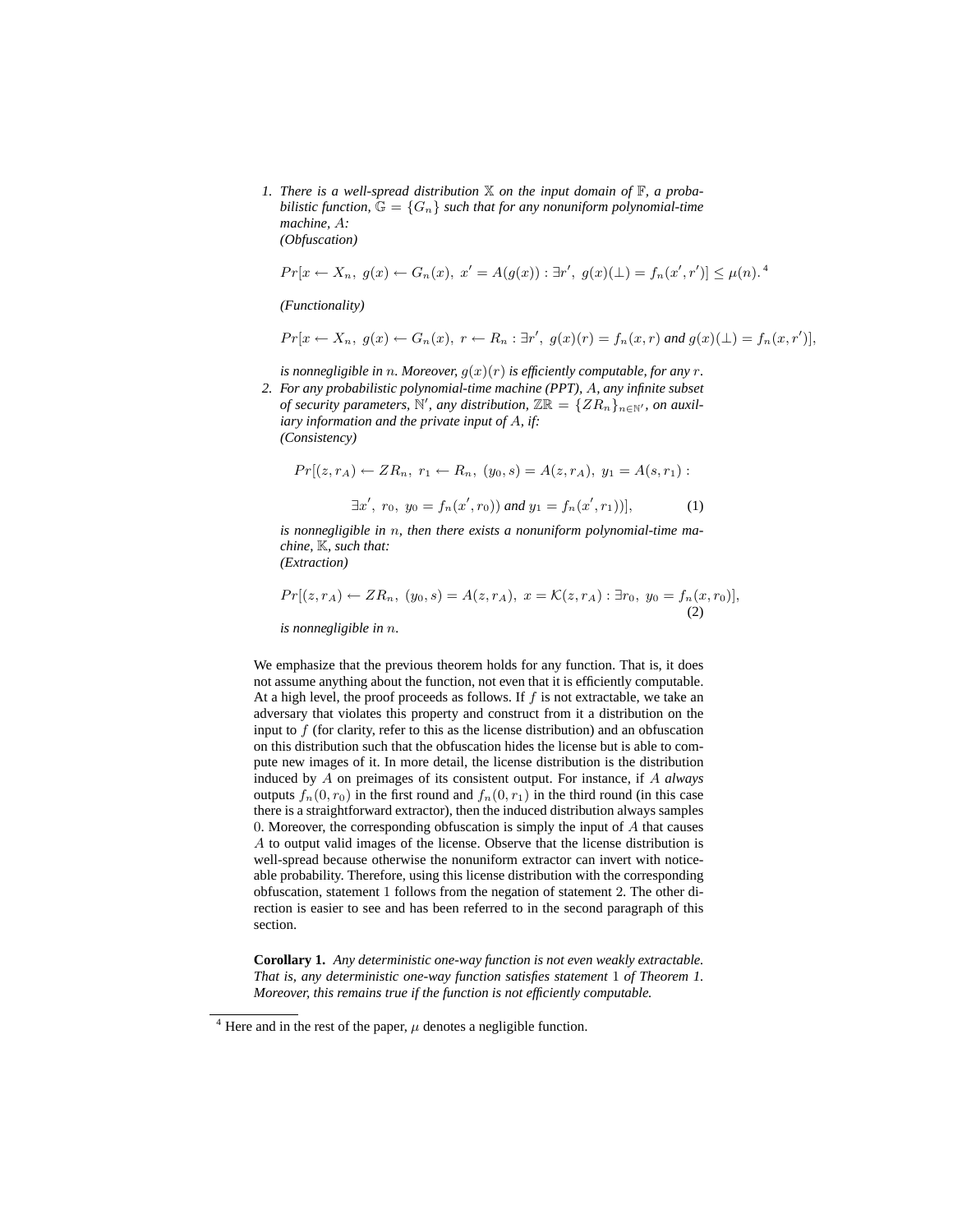#### **3.1 Amplifying Extraction**

Theorem 1 says each function has a weakly extractable or weakly obfuscatable property. Next, we investigate conditions that allow for amplifying knowledge extraction in the interactive setting. In particular, the goal in this section is to reach a vanishing but noticeable extraction error. Recall from the introduction, this term means that for every polynomial,  $p$ , there is an extractor that may depend on p and fails at most  $\frac{1}{p}$  of the time. In Section 3.2, we address extraction with negligible error.

Not surprisingly, functions that admit such a property require more than the negation of statement 1 of Theorem 1. Recall that Theorem 1 holds for any function, in particular, not efficiently-computable functions. However, to decrease the extraction error, efficient verification is needed. For the purpose of amplifying extraction, common notions of verification (e.g., Definition 3) are sufficient. However, a weaker but contrived form of verification is also sufficient, and, in the case of injective functions (i.e., for all y, there is no more than one x such that  $y = f_n(x, r)$ for some  $r$ ), is also necessary. Thus, we use this notion in the following theorem for the purpose of achieving a characterization instead of an implication. Informally, weak verification means that there is a verifier tailored for every adversary, A. It receives x and the input of A and determines whether the output of A is a valid image of x. Moreover, the verifier is allowed to fail, when  $A$  is consistent, with noticeable probability.

#### **Definition 3 (Efficient Verification, [7]).**

*A function family* ,  $\mathbb{F} = \{f_n\}_{n \in \mathbb{N}}$ , satisfies efficient verification if there exists a *deterministic polynomial time algorithm,*  $V_F$  *such that:* 

$$
\forall n \in \mathbb{N}, x \in \{0,1\}^n, y \in range(f_n), V_{\mathbb{F}}(x,y) = 1 \text{ iff } \exists r, y = f_n(x,r).
$$

#### **Definition 4 (Weak Verification).**

*A function family* ,  $\mathbb{F} = \{f_n\}_{n \in \mathbb{N}}$ , satisfies weak verification if for every PPT, A (with input  $z, r_A$ ), any distribution,  $\mathbb{Z}\mathbb{R} = \{ZR_n\}_{n \in \mathbb{N}}$ , on auxiliary informa*tion and the private input of* A*, and any polynomial* p*, there exists a nonuniform* polynomial-time machine,  $V_{A,ZR,p}$ , such that for sufficiently large  $n \in \mathbb{N}'$ :

$$
Pr[(z, r_A) \leftarrow ZR_n, r_1 \leftarrow R_n, (y_0, s) = A(z, r_A), y_1 = A(s, r_1):
$$

 $(\exists x, r_0, V_{A,ZR,p}(x, z, r_A) \neq 1$  *and*  $f_n(x, r_0) = y_0$  or  $\exists x, V_{A,ZR,p}(x, z, r_A) = 1$  *and*  $\forall r_0, f_n(x, r_0) \neq y_0$ 

.

and 
$$
(\exists x, r_0, f_n(x, r_0) = y_0 \text{ and } f_n(x, r_1) = y_1)] < \frac{1}{p(n)}
$$

**Theorem 2.** *Let*  $\mathbb{F} = \{f_n\}_{n\in\mathbb{N}}$  *be any randomized function family that is weakly extractable (satisfies statement* 2 *of Theorem 1). If* F *is weakly verifiable (as in Definition 4), then for any PPT A, any distribution,*  $\mathbb{Z}\mathbb{R} = \{ZR_n\}_{n\in\mathbb{N}'},$  *on auxiliary information and the private input of* A*, there exists a family of nonuniform polynomial-time machines,*  $\mathbb{U} = \{U_i\}_{i \in \mathbb{N}}$  *such that for any polynomial p, there is an index*  $i_p$  *where for all*  $i \geq i_p$  *and sufficiently large*  $n \in \mathbb{N}'$ :

$$
Pr[(z, r_A) \leftarrow ZR_n, r_1 \leftarrow R_n, (y_0, s) = A(z, r_A), y_1 = A(s, r_1), x = U_i(z, r_A):
$$
  

$$
(\exists r_0, f_n(x, r_0) = y_0 \text{ or } (\forall x', (\forall r_0, y_0 \neq f_n(x', r_0)) \text{ or } y_1 \neq f_n(x', r_1))] > 1 - \frac{1}{p(n)}.
$$
  
(3)

*Moreover, this implication is an equivalence for injective functions.*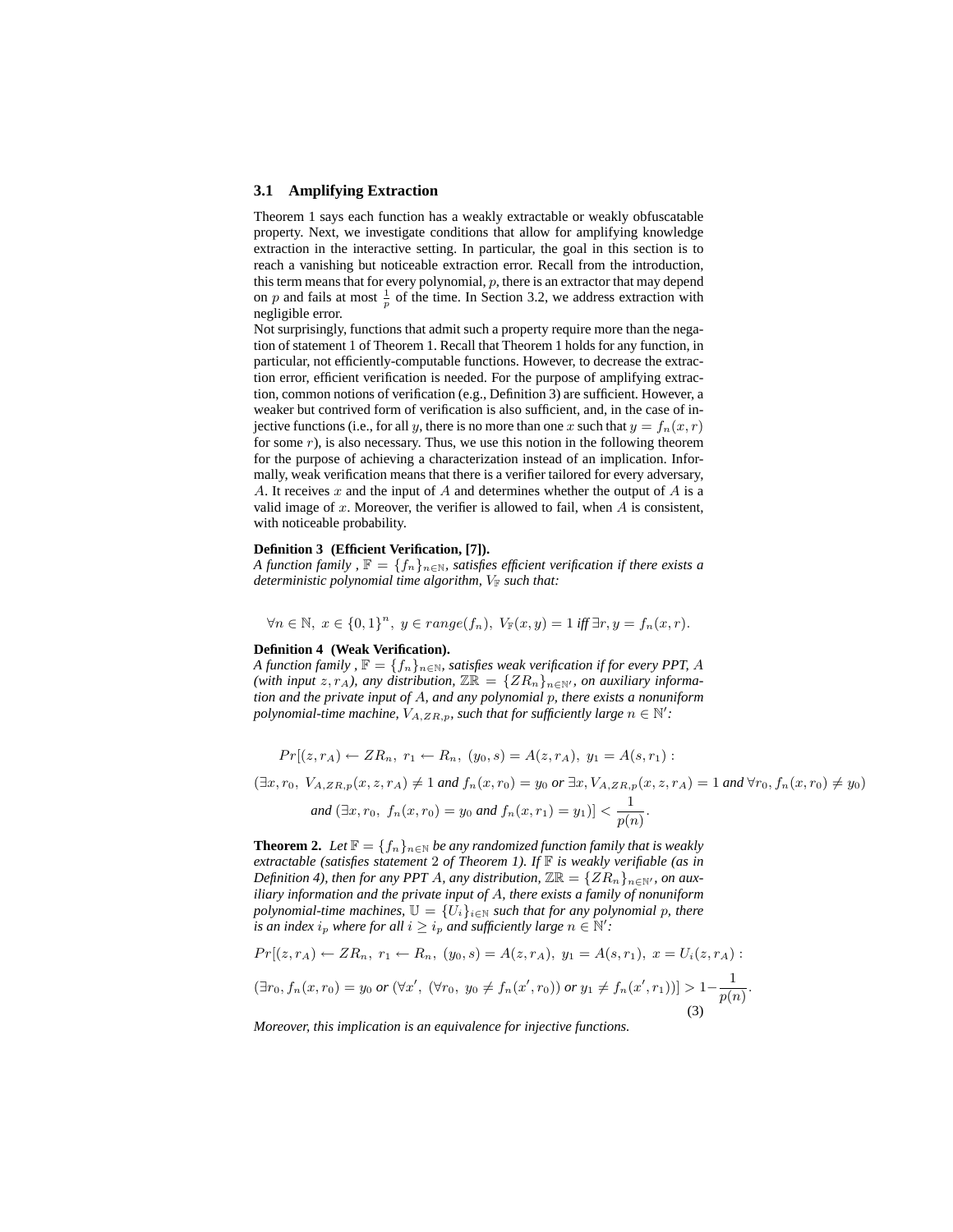The proof uses, in an essential way, an amplification lemma which is a version of Impagliazzo's hard-core lemma [19] applied to this setting. At a very high level, this lemma asserts the existence of a family of machines, U, such that "no machine can succeed noticeably where all of these machines fail". Using this lemma, we then claim that for every polynomial, p, there is a member  $U_{i_p} \in \mathbb{U}$  that fails in extracting a preimage with a probability at most  $\frac{1}{p}$ . If this were not to be the case, then this means that there is some polynomial  $p$ , where every machine in U fails with probability at least  $\frac{1}{p}$ . This implies that there is a noticeable fraction of the domain where  $A$  is consistent yet all members of  $U$  fail. Lets restrict the distribution on the input of  $A$  to those on which such an event occurs. We then apply Theorem 1, in particular, statement 2, to obtain an extractor with noticeable success contradicting the lemma.

The following corollary is one of the main applications of this result.

**Corollary 2.** *Every POW function with auxiliary information that is collision resistant and has public randomness is extractable with vanishing but noticeable error in the interactive setting (as in Theorem 2).*

### **3.2 Towards Extraction with Negligible Error**

The previous section underscores the conditions that are necessary (at least for injective functions) and sufficient for extraction with vanishing but noticeable error. Here, we address the question of obtaining extraction with negligible error. As before, we show necessary and sufficient conditions to achieve this objective. However, unlike the previous results, the conditions are on the adversary itself and not on the function under study. Moreover, as we discuss later on, this result is in the uniform setting only.

*Conditions for extraction with negligible error.* As we mentioned in the introduction, extraction with negligible error requires "reliable consistency" on the behalf of the adversary. Informally, we show that negligible extraction error is possible for a particular adversary, A, if it can answer challenges consistently with probability bounded from below by the inverse of some fixed polynomial. Informally, it may be the case that  $A$  answers consistently with noticeable probability. Yet, depending on its input, its corresponding consistency probability (taken over the random coins of the challenger) can be arbitrary small though still noticeable. In such a scenario, extraction can not achieve negligible error because as answers are less likely to be consistent, extraction requires more effort and time to find a preimage. On the other hand, if for almost all of its input, A answers consistently with a probability bounded from below by an inverse polynomial, this bound can be translated into an upper bound on the running time of the extractor.

We elaborate on these conditions through a toy example. Suppose there is a function,  $f$  and an adversary  $A$  with the following properties.  $A$  outputs a consistent pair  $(y_0, y_1)$  with probability  $\frac{1}{n^i}$  for every element in the  $i^{\hat{t}h}$   $\frac{2^n}{n}$  $\frac{2^n}{n}$  fraction of the input domain for  $A$ . Here, the probability is taken over random coins sent by the challenger in round 2. Formally, we have for every  $n$ , and every  $(z, r_A) \in \left[\frac{i2^n}{n}\right]$  $\frac{2^n}{n}, \frac{(i+1)2^n}{n}$ :

$$
Pr[r_1 \leftarrow R_n, (y_0, s) = A(z, r_A), y_1 = A(s, r_1) : \exists x, r_0, f_n(x, r_0) = y_0
$$
  
and  $f_n(x, r_1) = y_1 = \frac{1}{a}$ .

and 
$$
f_n(x, r_1) = y_1
$$
 =  $\frac{1}{n^i}$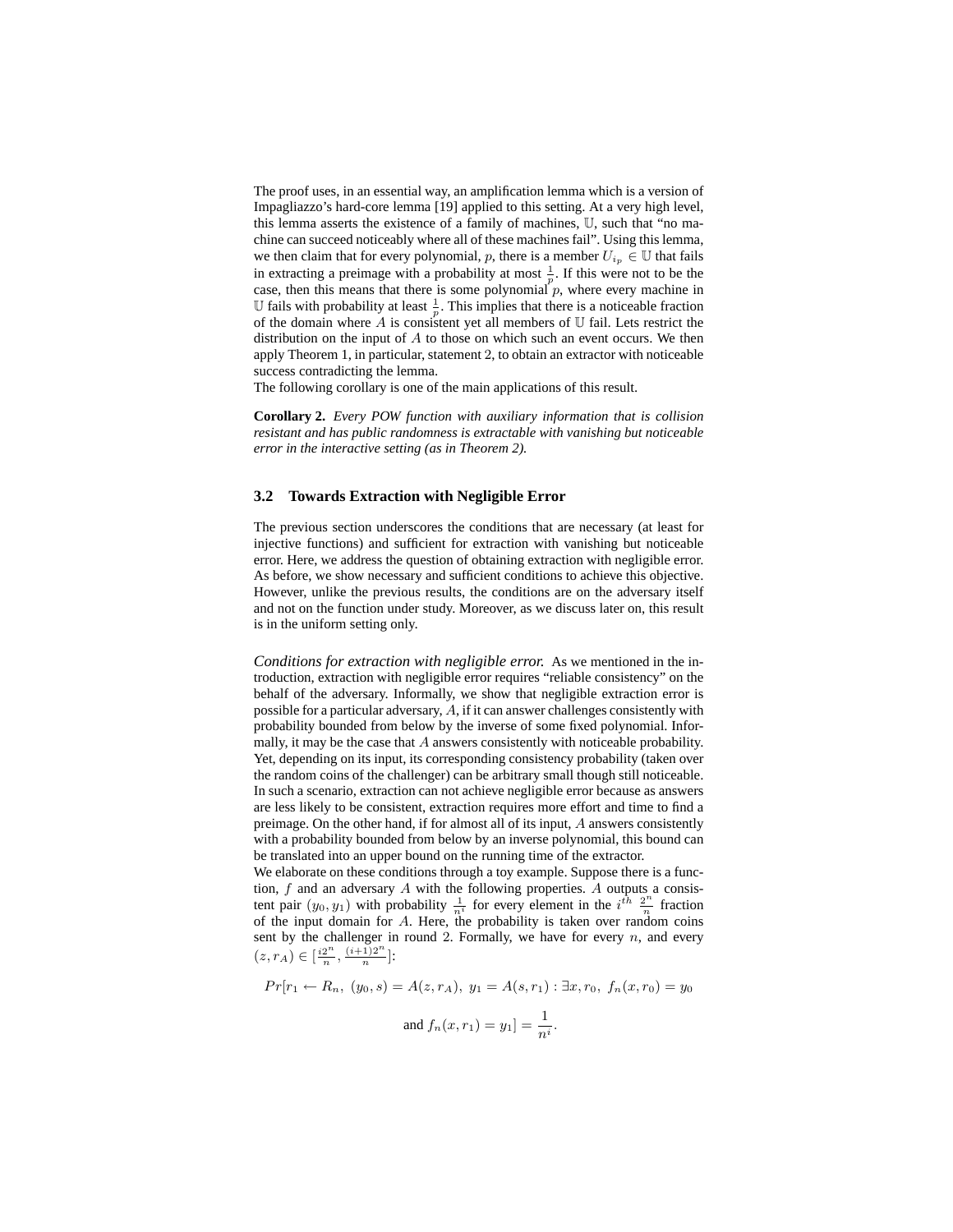Now, it may be the case that extraction depends on how successful  $\vec{A}$  is in answering challenges. If this is so, then extraction is proportional to consistency. In other words, as A becomes less consistent (that is, as its input is chosen from the upper fraction of the domain), extraction requires more time to achieve the same success rate. In such a scenario, it turns out that overwhelming success requires super-polynomial time. In other words, noticeable extraction error is unavoidable. In the previous example, we assume that  $A$  has a noticeable success in every fraction of the input domain. Also, we assume that A can not do any better. In other words, A can not amplify its success rate. However, there are cases where A can indeed amplify its success, e.g., A may provide wrong answers intentionally even though it can easily compute the correct ones. In such a scenario, extraction with negligible error is possible. As an example, consider an adversary, A, that provides wrong answers intentionally. A receives  $x$  as input, computes  $i$  such that  $x \in \left[\frac{i2^n}{n}\right]$  $\frac{2^n}{n}$ ,  $\frac{(i+1)2^n}{n}$ , and gives the correct answer only if  $r_1 \in [0, \frac{2^n}{n^i}]$ . Even though A satisfies the previous condition, an extractor can easily recover x by reading it from the input. So, we need a meaningful way to separate the notion of "truthful" failure from "intentional" failure. In the next theorem, we capture the notion of intentional failure through the existence of another machine  $A^{\dagger}$  that behaves similarly to A, yet it amplifies its consistency.

*Uniform Setting.* The proof of Theorem 2 uses a diagonalization technique to show that no machine can succeed "substantially" where the family U fails. The diagonalization is over machines that succeeds noticeably over inputs of some length  $n$ . This technique works because this set of machines is enumerable. (Specifically, there are at most  $n$  machines that each succeeds exclusively with probability  $\frac{1}{n}$  and so on.) However, this technique fails when we try to use it to achieve negligible error in polynomial time. Two factors seem to prevent this technique from working. First, the set of nonuniform polynomial-time machines is not enumerable and so we can not diagonalize over this set (as we discuss later on, we use the enumeration of uniform machines to prove this result in the uniform setting). Second, if we instead consider machines that succeed exclusively, as in the previous theorem, we need to take into account those that succeed with negligible probability, yet the probability is not "very negligible", say,  $\frac{1}{n^{log n}}$ . However, this causes  $U$  to be slightly super-polynomial. Consequently, the next theorem applies to the uniform setting only. It uses a uniform version of Theorem 1 which can be found in the full version of the paper.

In words, reliable consistency in the next theorem refers to a new machine,  $A'$ , that replaces an adversary, A, with the purpose of undoing any intentional failure on behalf of A. The conditions on  $A'$  are as follows: (1) the output of  $A'$  is equivalent to A in the first round, (2) the consistency of  $A<sup>'</sup>$  is not any worse than that of A, and (3) there is a fixed polynomial,  $p_{A'}$ , such that almost all inputs to A' cause it to be either consistent negligibly or with probability at least  $\frac{1}{p_{A'}}$ .

If there is such an  $A'$  then extraction with negligible extraction error is possible. Moreover, the converse is also true for efficiently computable and verifiable functions.

**Theorem 3.** *Let*  $\mathbb{F} = \{f_n\}_{n \in \mathbb{N}}$  *be any randomized function family that satisfies the uniform version of statement* 2 *of Theorem 1 and is weakly verifiable (as in Definition 4, except with respect to uniform deterministic machines).*

Let A be any PPT and  $\mathbb{Z}\mathbb{R} = \{ZR_n\}_{n\in\mathbb{N}'}$  be any distribution on auxiliary information and the private input of A. If there is another PPT, A', satisfying the *following three conditions of reliable consistency:*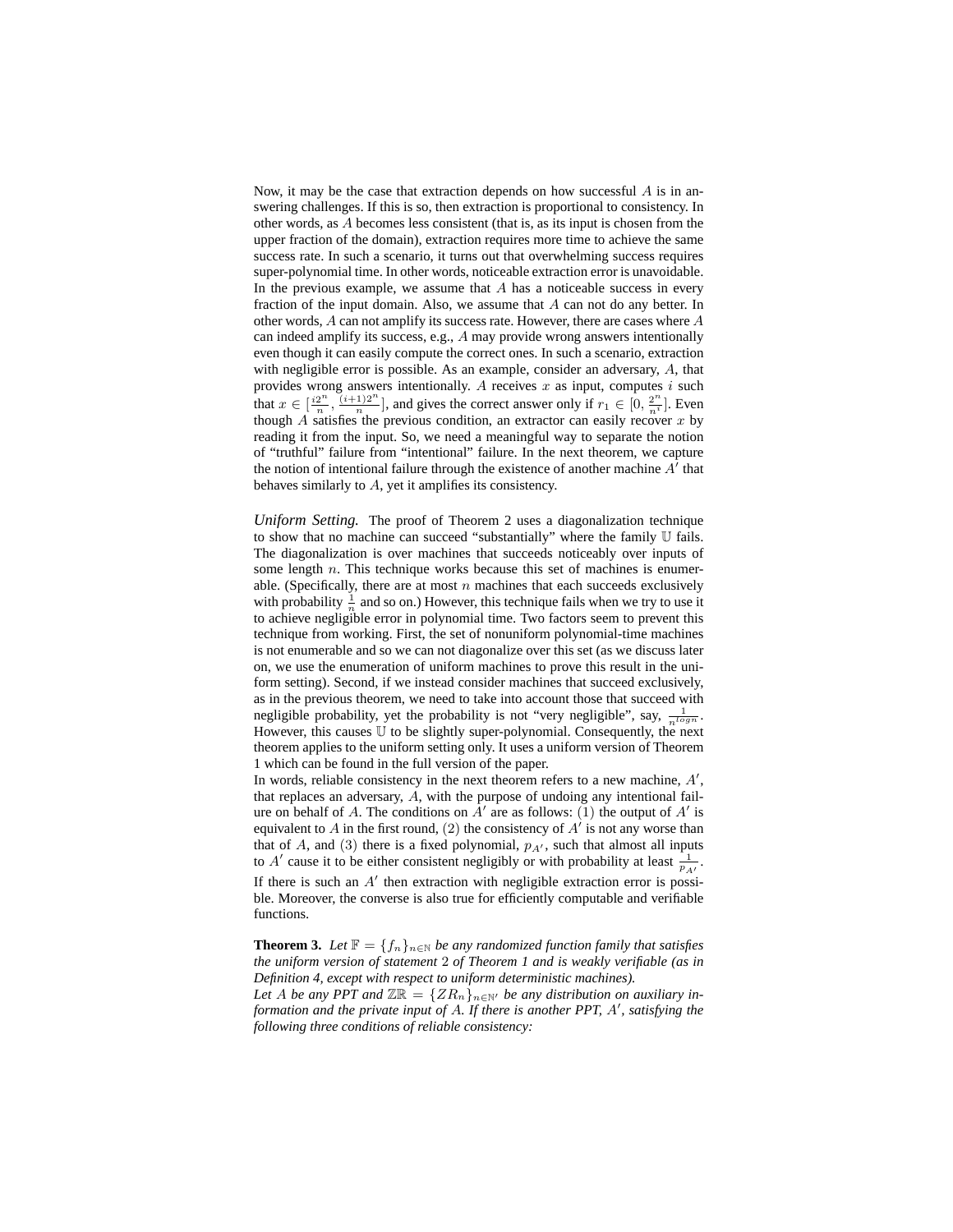1. 
$$
A'(z,r_A) = A(z,r_A)
$$
 for all  $z, r_A$ .  
\n2. 
$$
Pr[(z,r_A) \leftarrow ZR_n, r_1 \leftarrow R_n, (y_0, s) = A'(z,r_A), y_1 = A'(s,r_1):
$$
\n
$$
\exists x', r_0, y_0 = f_n(x',r_0)) \text{ and } y_1 = f_n(x',r_1))]
$$
\n
$$
\geq Pr[(z,r_A) \leftarrow ZR_n, r_1 \leftarrow R_n, (y_0, s) = A(z,r_A), y_1 = A(s,r_1):
$$
\n
$$
\exists x', r_0, y_0 = f_n(x',r_0)) \text{ and } y_1 = f_n(x',r_1))] - \mu(n)
$$

*3. There exists a polynomial*  $p_{A'}$ , such that for any polynomial  $q > p_{A'}$ :

 $Pr[(z,r_A) \leftarrow ZR_n$ :

 $\frac{1}{q(n)} \leq Pr[r_1 - R_n, (y_0, s) = A'(z, r_A), y_1 = A'(s, r_1, a_{A'}): \exists x', r_0, y_0 = f_n(x', r_0) \text{ and } y_1 = f_n(x', r_1)] \leq \frac{1}{p_{A'}(n)} \leq \mu(n)$ *then there is a deterministic polynomial-time machine,*  $K$  *such that for*  $n \in \mathbb{N}'$ :

$$
Pr[(z, r_A) \leftarrow ZR_n, r_1 \leftarrow R_n, (y_0, s) = A(z, r_A), y_1 = A(s, r_1), x = K(z, r_A) :
$$
  

$$
\exists r_0, f_n(x, r_0) = y_0 \text{ or } (\forall x'(\forall r_0, y_0 \neq f_n(x', r_0)) \text{ or } y_1 \neq f_n(x', r_1))] > 1 - \mu(n).
$$
  
*Margaux if*  $\mathbb{F}$  *is efficiently computable and variables (as in Definition 3) then*

*Moreover, if* F *is efficiently computable and verifiable (as in Definition 3), then the converse is also true.*

The proof is similar to that of Theorem 2. There are two points worth highlighting. The proof uses a uniform version of the amplification lemma. Informally, this lemma provides a family of machines, U, such that any machine can not succeed even negligibly where this family fails. At a high level, each  $U_i \in \mathbb{U}$  contains the first  $i$  machines in an enumeration of uniform polynomial-time machine. This ensures that every polynomial-time machine is eventually included in the family. We claim that there is a member of this family that achieves negligible extraction error. If this were not to be the case, then for every member  $U_i$  there is a polynomial  $p_i$  such that  $U_i$  fails with probability at least  $\frac{1}{p_i}$ . Note that  $p_i$  may increase as i increases. However, by the third condition on  $\overrightarrow{A}$ , consistency of  $\overrightarrow{A}$  is bounded from below by the inverse of a fixed polynomial which is independent of  $p_i$ . This is important because when we restrict the input distribution to where  $A'$  is consistent and  $U$  fails,  $A'$  remains consistent with noticeable probability. Consequently, we can apply Theorem 1 to get an extractor with noticeable success contradicting the lemma.

**Corollary 3.** *Any deterministic and efficiently-verifiable (i.e., given* x *and* y*, it is easy to decide whether*  $f(x) = y$ *)* function is extractable with negligible error if *and only if it is weakly extractable in the uniform setting.*

# **4 Knowledge-preserving Reductions**

In Section 3, we investigate the relationships among different notions of extraction. We address questions regarding the possibility that functions satisfy some extractability properties, such as weak extraction, extraction with noticeable error, or extraction with negligible error. Results in this line of work show equivalence among some notions of extraction, e.g., extraction with noticeable error is equivalent to extraction with nonnegligible success for deterministic and efficiently verifiable functions (Corollary 3).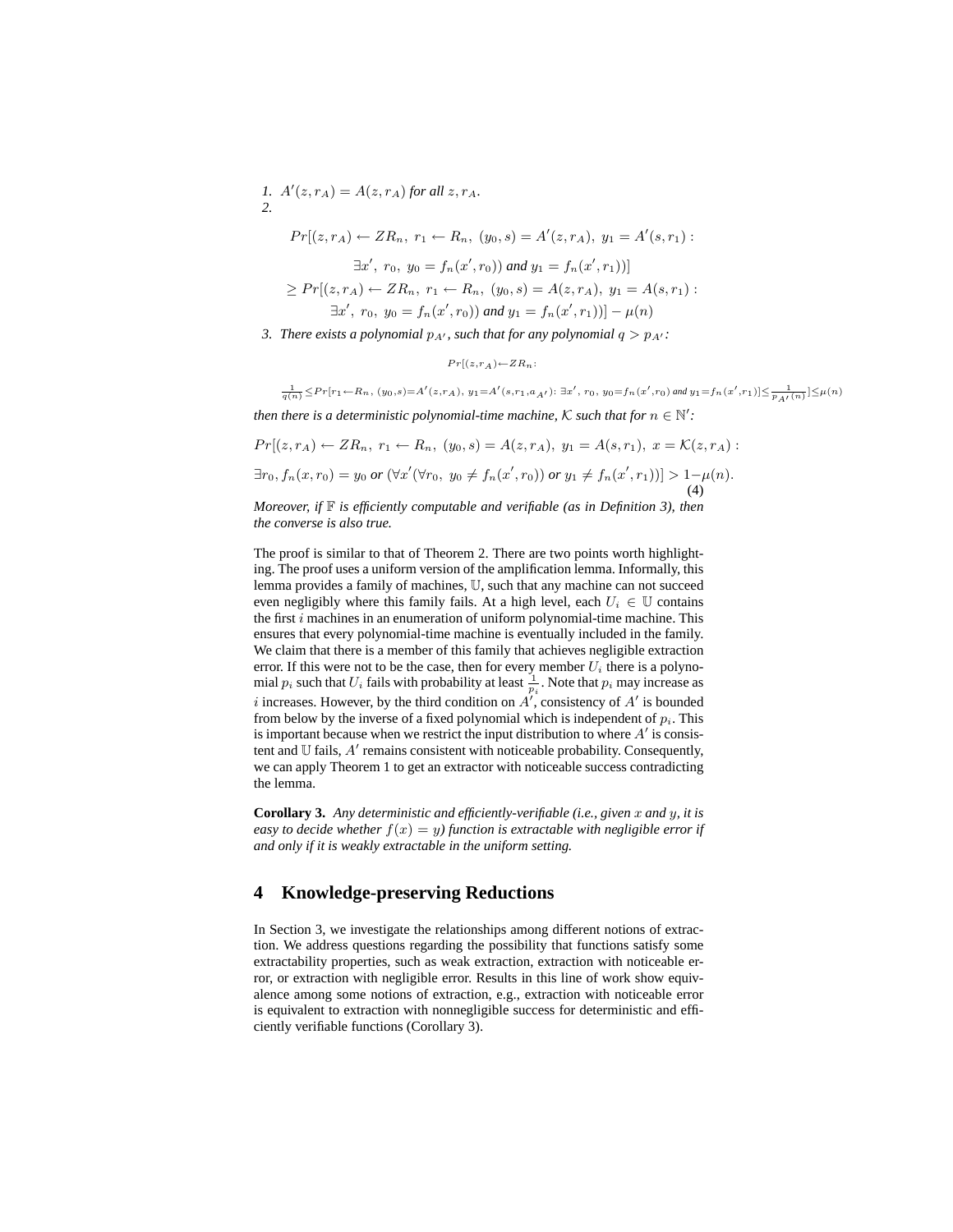Here, we take a different approach. Specifically, we investigate building extractable functions with additional hardness properties from extractable functions with simpler computational assumptions. In particular, we revisit the literature on reductions among primitives to see if these reductions or variations of preserve noninteractive extraction.

The results are mostly positive. In particular, reductions from weak one-way functions to strong one-way functions, from one-way functions to 2-round commitments and public-key encryption scheme (assuming in addition a trapdoor permutation) are knowledge preserving or can be easily modified to be so. Moreover, extractable pseudorandom generators imply extractable pseudorandom functions and extractable 2-round commitments. One important open question is whether extractable one-way functions imply extractable pseudorandom generators. In pursuit of answering this question, we show that the HILL construction [17] is not knowledge preserving. On the other hand, an extractable pseudorandom generator can be constructed from the KE and the DDH assumptions.

Next, we provide a detailed presentation of these results. They address noninteractive extraction with negligible error only. Interactive extraction is primarily useful for probabilistic functions because by Corollary 1, deterministic oneway functions and pseudorandom generators are not interactively extractable. As for probabilistic functions, [8] provides a transformation from POW functions to interactively-extractable POW functions. Moreover, every POW function with auxiliary information and public randomness is interactively extractable (Corollary 2).

*From extractable weak one-way to extractable strong one-way functions.* The standard reduction from weak one-way functions to strong one-way functions [24, 12] is knowledge preserving. Specifically, let  $\mathbb{F} = \{\{f_k\}_{k \in K_n}\}_{n \in \mathbb{N}}$  be a family of weak functions with  $\frac{1}{p}$  as a lower bound on the failure probability of all polynomial-time machines. Furthermore, suppose that  $F$  is extractable with negligible error with respect to some well-spread distribution, K, on the function description. Then, the family,  $\mathbb{G} = \{\{g_k\}_{k\in K_n}\}_{n\in \mathbb{N}}$ , where  $g_k(x_1, ..., x_{np(n)}) =$  $f_k(x_1),..., f_k(x_{np(n)})$ , is also extractable with respect to K.

Let A be any adversary that receives  $k, z, r_A$  as input (where z and  $r_A$  are auxiliary information and random coins of  $A$ , respectively) and outputs  $y$  in the range of  $G_k$ . Let B be a machine that receives  $k, z, r_A, i$  as input and outputs  $y_i$ , where i is uniform and  $A(k, z, r_A) = y_1, ..., y_{np(n)}$ . Note that B outputs a valid image under  $f_k$  with at least the same probability as A outputs a valid image under  $g_k$ . Therefore, there is a corresponding extractor,  $\mathcal{K}_B$ , for B. Let  $\mathcal{K}_A$  be an extractor for A that runs  $\mathcal{K}_B$  on  $k, z, r_A, i$  for  $i = 1$  to  $np(n)$ . Except with negligible probability, if A outputs a valid image,  $\mathcal{K}_B$  computes the correct images for all  $f_k(x_i)$ . Thus,  $\mathcal{K}_A$  is a negligible-error extractor for A.

*From extractable one-way functions to extractable pseudorandom generators.* First, we point out that the HILL construction [17] of pseudorandom generator from even injective one-way functions is not knowledge preserving. Specifically, the family,  $\mathbb{G}$ , is not extractable, where  $G_k(x, h) = h(f_k(x)), h, p(x)$ ,  $f_k$  is an extractable, 1 – 1 one-way function, h is a hash function, and p is a hardcore predicate for  $f_k$ . This is so because the adversary, that receives and outputs a random string, succeeds with noticeable probability in producing a valid image under  $G_k$ . On the other hand, no extractor can recover a preimage because  $G_k$  is pseudorandom.

Constructing extractable pseudorandom generators from extractable one-way functions remains open. The obstacle seems to be that somehow,  $f_k(x)$ , should be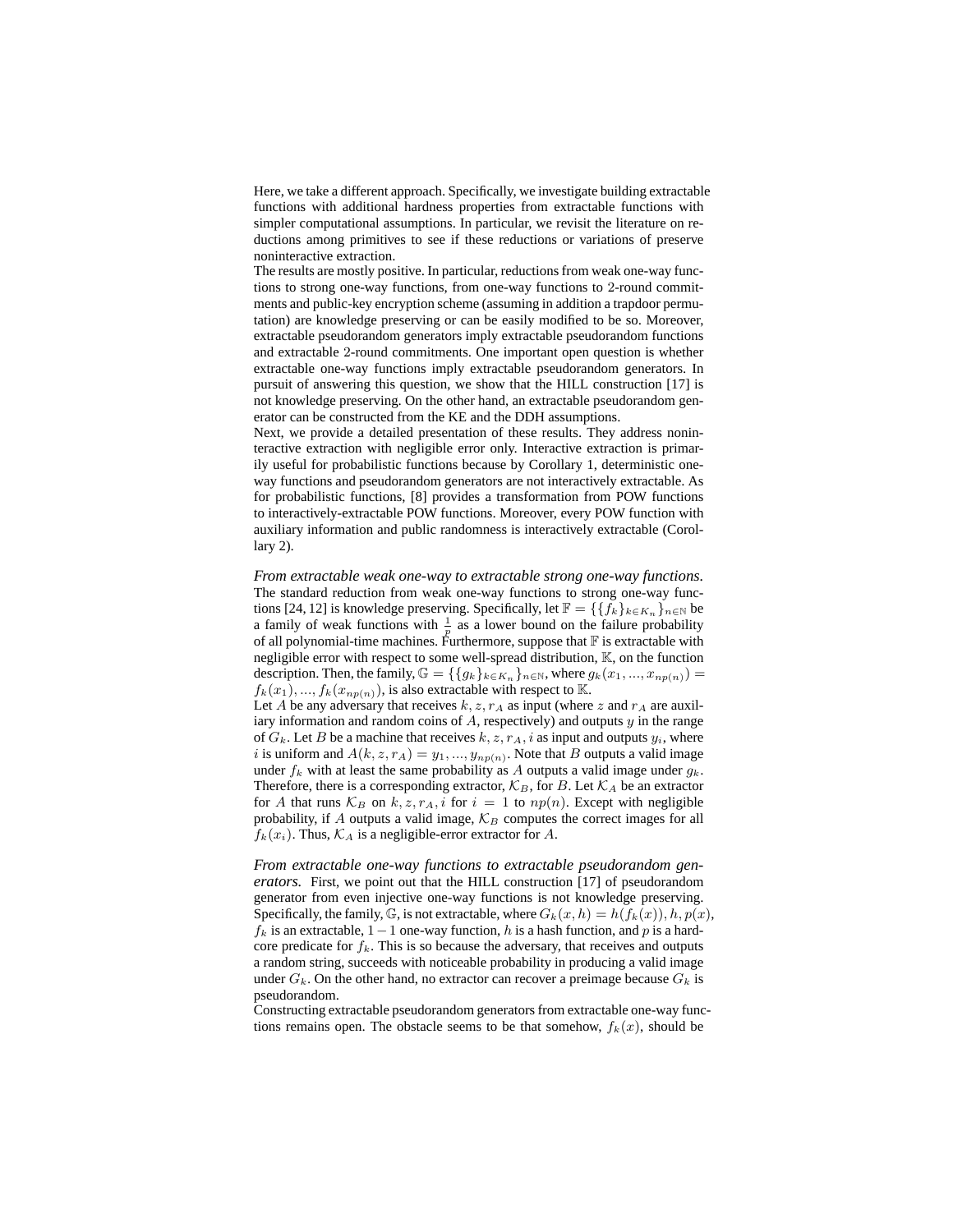easy to compute from the output of the generator so that it is possible to use the original extractor to recover x. Consequently, for  $G$  to be a pseudorandom generator, it should also be easy to compute  $f_k(x)$  from a random string, for some x. However, the range of  $f$  may be distinguishable from uniform, e.g., the first  $n$ bits may always be 0. So, it is not clear how to put  $f_k(x)$  in the output without compromising pseudorandomness.

A point worth mentioning here is that it is possible to construct extractable pseudorandom generators from a stronger knowledge requirement on the one-way function. The original knowledge assumptions states that any adversary that outputs  $f_k(x)$  *as a sequence of bits* "knows" x. Consider the following stronger version. Informally, if an adversary outputs  $f_k(x)$  specified in another representation, it should still know x. In particular, the type of representation,  $\mathcal{R}$ , we are interested in is a randomized representation of strings, where  $\mathcal{R}(y, r)$  is indistinguishable from uniform and every  $\mathcal{R}(y, r)$  has a unique preimage (except with negligible probability). We give a concrete example: Let  $\pi$  be a one-way permutation and b be a corresponding hardcore predicate. Then,  $\mathcal{R}(y, r_1, ..., r_{|y|}) =$  $\pi(r_1), ..., \pi(r_{|y|}), y \oplus b(r_1), ..., b(r_{|y|}).$  Note that  $\mathcal R$  is pseudorandom and unambiguous, in that there is a single y as a valid preimage of any output. Now, if  $f_k$ is extractable with respect to this representation, then the following construction is an extractable family of pseudorandom generators.

$$
G_k(x, r_1, ..., r_{|f_k(x)|}) = \mathcal{R}(f_k(x), r_1, ..., r_{|f_k(x)|}), G'(x) \oplus r_1, ..., r_{|f_k(x)|},
$$

where  $G'$  is another pseudorandom generator with a suitable expansion factor that remains pseudorandom in the presence of  $f$  (but  $G'$  is not assumed to be extractable). In other words,  $f(x)$ ,  $G'(x)$  is assumed to be indistinguishable from  $f(x)$ ,  $U_{|G'(x)|}$  (in this section,  $U_l$  denotes a uniform variable over strings of length  $l$ ).<sup>5</sup>

Finally, we mention that the knowledge of exponent assumption [16] (with the DDH assumption) imply the existence of extractable pseudorandom generators, specifically,  $G_{g,g^a}(x) = g^x, g^{ax}$ , where g is a generator for the group for which these assumptions apply.

*From extractable pseudorandom generators to extractable pseudorandom functions.* The notion of extractable pseudorandom functions is slightly different from the notions considered so far. Informally, a pseudorandom function is extractable if any adversary that computes  $f_k(x, r)$ , for any r that a challenger chooses, has a corresponding extractor that recovers  $x$ .

Formally, for any PPT A, any well-spread distribution,  $K_n$ , on the function description, any distribution,  $\mathbb{Z}\mathbb{R} = \{ZR_n\}_{n\in\mathbb{N}'}$ , on auxiliary information and the private input of  $A$ , there is polynomial-time machines,  $K$ , such that:

$$
Pr[(z, r_A) \leftarrow ZR_n, k \leftarrow K_n, x = \mathcal{K}(k, z, r_A):
$$

$$
\exists r, f_k(x,r) \neq A(k,z,r_A,r) \text{ and } \exists x', \forall r', f_k(x',r') = A(k,z,r_A,r') \leq \mu(n).
$$

The construction of extractable pseudorandom functions uses the construction of [13] on all input, except 0. On input 0, the output is exactly that of the extractable generator in order to allow for successful extraction. Formally, let  $G<sup>1</sup>$  be any injective and extractable pseudorandom generator with a  $2n^2$  (or more) expansion

<sup>&</sup>lt;sup>5</sup> Note that the machine that outputs a random string as a possible representation of  $f_k(x)$  under  $R$  does not succeed considerably better than the machine that output a random string as a possible  $f_k(x)$ .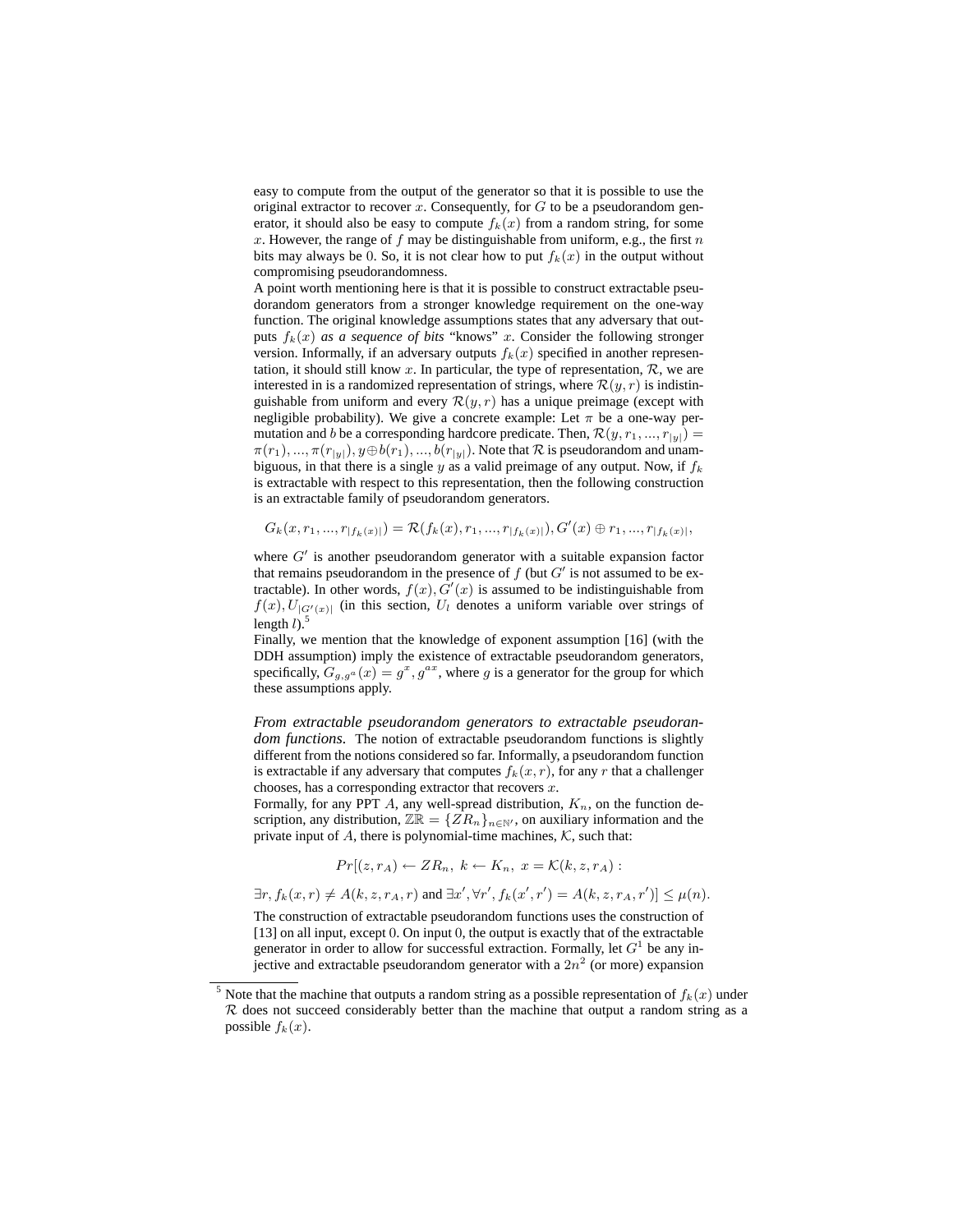factor. Let b a hardcore bit for  $G^1$  and  $G_k^2(x_1, \ldots, x_n) = G_k^1(b(x_1), \ldots, b(x_n)),$ where  $|x_1| = \cdots = |x_n| = n$ . W.l.o.g. assume  $G^2$  has a  $2n$  expansion factor, otherwise, trim the output to a suitable length. Let  $\mathbb{F}'$  be the family of pseudorandom functions obtained by applying the construction of [13] on  $G^2$ . Then, the extractable family of pseudorandom functions,  $\mathbb{F} = \{\{f_k\}_{k \in K_n}\}_{n \in \mathbb{N}}$ , is defined as follows:

$$
f_k((x_1,\ldots,x_n),r) = \begin{cases} G_k^1(x_1),\ldots,G_k^1(x_n) & \text{if } r = 0\\ f'_k((x_1,\ldots,x_n),r) & \text{otherwise} \end{cases}
$$

Let A be any PPT that receives  $k, z, r_A, r$  and outputs  $f_k(x_1, \ldots, x_n, r)$  for some  $x_1, \ldots, x_n$ . Let B be a machine that receives  $k, z, r_A, i$  (where i is uniform), computes  $A(k, z, r_A, 0) = G_k^1(x_1), \ldots, G_k^1(x_n)$  and outputs  $G^1(x_i)$ . Since  $G^1$  is extractable, there is a machine,  $\mathcal{K}_B$  that recovers the corresponding  $x_i$  on input  $k, z, r_A, i$ . Then, the extractor,  $\mathcal{K}_A$ , for A and F, simulates  $\mathcal{K}_B$  on input  $k, z, r_A, i$ , for  $i = 1, \ldots, n$ , and outputs  $x_1, \ldots, x_n$ .

*From extractable one-way functions to extractable public-key encryption.* Before we discuss extractable public-key encryption, we briefly mention that private-key encryption with a "strong" extraction property (that is, plaintextaware [5]) can be easily constructed from standard computational assumptions *without knowledge assumptions*. However, we emphasize that not all privatekey encryption are extractable, e.g., a random string is a valid ciphertext under  $E_{sk}(m, r) = r, m \oplus f_{sk}(r)$  [12], where  $f_{sk}$  is a pseudorandom function. However, the previous construction can be easily modified to become extractable. Specifically,  $E_{sk=(sk_1,sk_2)}(m,r) = r, m \oplus f_{sk_1}(r), f_{sk_2}(m,r)$  has the property that without knowledge of sk, it is hard to find a *new* ciphertext even if the adversary sees encryption of multiple messages.

Extractable one-way functions can be used with a trapdoor permutation to construct public-key encryption schemes with the property that any adversary that computes a ciphertext *without seeing another ciphertext* "knows" the corresponding plaintext. This notion is similar to plaintext-aware encryption [5, 18, 4, 11]. Informally, the latter notion says that no adversary, with access to ciphertext of messages it may not know, can produce a ciphertext without knowing the corresponding plaintext. In this work we focus on extraction with independent auxiliary information only. So, we leave the study of constructing plaintext-aware encryption from extractable functions to future work as it requires extraction with dependent auxiliary information [8]. We note that [8] constructs plaintext-aware encryption from extractable POW functions with dependent auxiliary information.

Let  $\mathbb{F} = \{\{f_k\}_{k \in K_n}\}_{n \in \mathbb{N}}$  and  $\Pi = \{\{\pi_{pk}\}_{pk \in PK_n}\}_{n \in \mathbb{N}}$  be families of extractable one-way functions and trapdoor permutations, respectively. Moreover, suppose that  $F$  and  $\Pi$  remain one-way with respect to each other, specifically, for a uniform  $r, k, pk, f_k(r), \pi_{pk}(r)$  is one-way. Let b be a hardcore predicate for the function  $g_{k,pk}(r) = f_k(r), \pi_{pk}(r)$ . Note that g is extractable and injective. Let  $E_{k,pk}(m, (r_1, \ldots, r_n)) = g_{k,pk}(r_1), \ldots, g_{k,pk}(r_n), m \oplus b(r_1), \ldots, b(r_n).$ It can be show that for any adversary that computes a valid ciphertext, without seeing another ciphertext, there is an extractor that recovers  $r_1, \ldots, r_n$  and consequently,  $m$ .

*From extractable one-way functions to extractable* 1 − 1 *trapdoor functions.* Observe that g, as defined above, is an extractable  $1 - 1$  trapdoor function if  $F$  and  $\Pi$  remain one-way with respect to each other. Moreover, the same result holds when  $\Pi$  is a family of  $1 - 1$  trapdoor functions.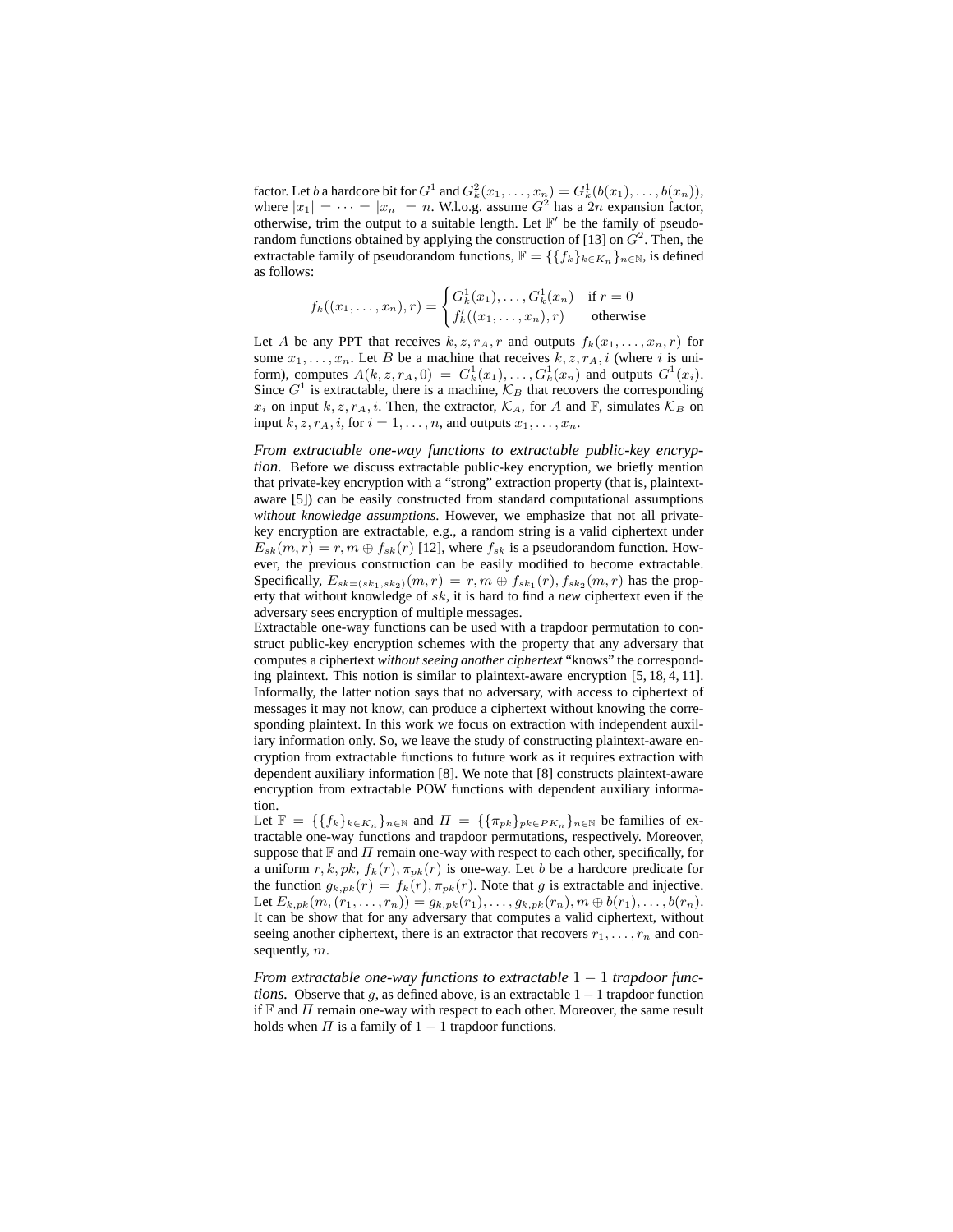*Extractable commitments.* Informally, an extractable commitments guarantee *at the commit stage* that the sender knows the secret if the commitment is valid (that is, it can be opened). Even though in a stand-alone protocol, this additional property may seem irrelevant (because the sender reveals the secret in the decommit stage and nothing happens between these two stages), it is one of several important properties that come into play in more complex protocols with stronger security requirement. Thus, extractable commitments in the CRS model were introduced and studied in [22, 9, 10] as part of zero-knowledge proofs and universally-composable commitments.

We show that known commitments constructions from injective one-way function [6] and from pseudorandom generators [21] can be easily modified into 2 round extractable commitments if the underlying primitives are extractable. We note that Ventre and Visconti [23], independently construct 2-round extractable commitments from plaintext-aware encryption schemes (with additional assumptions).

*Extractable commitments from* 1 − 1 *extractable, one-way functions.* Let F be a family of injective and extractable one-way functions. The 2-commitment starts with the receiver sending a random function description,  $k$ , and the sender responds with  $f_k(u_1), \ldots, f_k(u_n), m \oplus b(u_1), \ldots, b(u_n)$ , where b is a hardcore bit for  $f_k$ . Note that it is essential for the hiding property that the family,  $\mathbb F$  be one-way with respect to *any* function in the family.

*Extractable commitments from extractable pseudorandom generators.* We modify the 2-round commitment scheme of [21] to make it extractable. In the first round, the receiver sends random strings  $r_1, \ldots, r_n$  and the description, k, for the pseudorandom generator. In the second round, the senders responds with  $g_k(u_1) \oplus r_1^{m_1}, \ldots, g_k(u_n) \oplus r_n^{m_n}$ , where  $r_i^{m_i} = r_i$  if  $m_i = 0$  and  $r_i^{m_i} = 0^{3n}$ , otherwise. As in the previous construction, every function in the family is assumed to be pseudorandom.

### **References**

- 1. B. Barak, O. Goldreich, R. Impagliazzo, S. Rudich, A. Sahai, S. Vadhan, and K. Yang. On the (im)possibility of obfuscating programs. *Crypto*, 2001.
- 2. M. Bellare and O. Goldreich. On defining proofs of knowledge. *Crypto*, 1992.
- 3. M. Bellare and A. Palacio. The knowledge-of-exponent assumptions and 3-round zero-knowledge protocols. *Crypto*, 2004.
- 4. M. Bellare and A. Palacio. Towards plaintext-aware public-key encryption without random oracles. *Asiacrypt*, 2004.
- 5. M. Bellare and P. Rogaway. Optimal asymmetric encryption. *EuroCrypt*, 1994.
- 6. M. Blum. Coin flipping by phone. *IEEE Computer conference*, 1982.
- 7. R. Canetti. Towards realizing random oracles. *Crypto*, 1997.
- 8. R. Canetti and R. R. Dakdouk. Extractable perfectly one-way functions. *ICALP, Track C*, 2008.
- 9. R. Canetti and R. Fischlin. Universally-composable commitment. *Crypto*, 2001.
- 10. Giovanni Di Crescenzo. Equivocable and extractable commitment schemes. *SCN*, 2002.